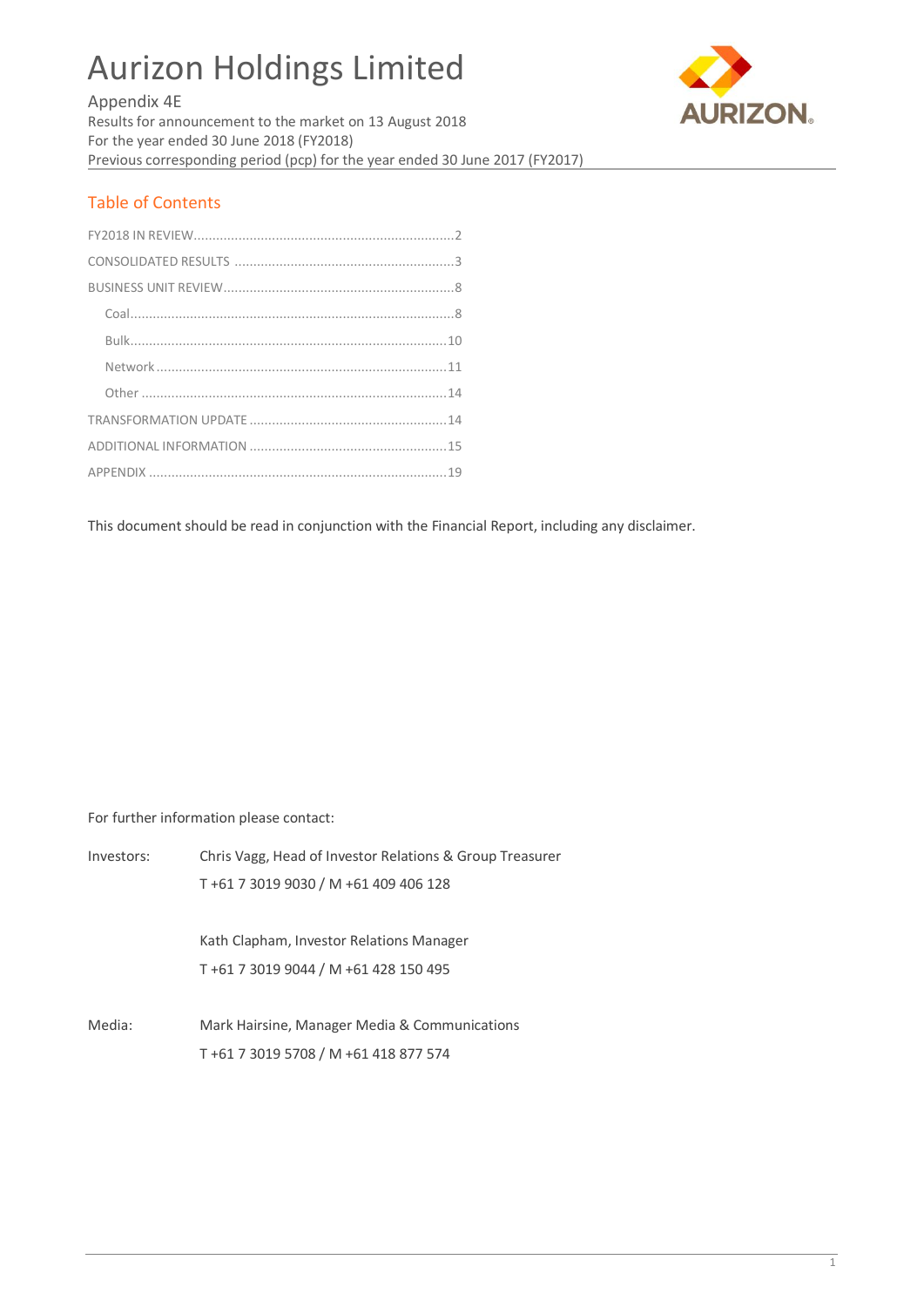# <span id="page-1-0"></span>**FY2018 IN REVIEW**

## Result Highlights (Underlying continuing operations)

| (Sm)                                                   | <b>FY2018</b> | <b>FY2017</b>            | Variance %     |
|--------------------------------------------------------|---------------|--------------------------|----------------|
| Total revenue                                          | 3,112.7       | 3,142.5                  | (1%)           |
| <b>EBITDA</b>                                          | 1,466.1       | 1,451.5                  | 1%             |
| <b>EBIT</b>                                            | 940.6         | 884.2                    | 6%             |
| Adjustments - Cliffs contract exit                     | 34.5          | $\overline{\phantom{a}}$ | $\sim$         |
| - Impairments                                          | (31.7)        | (649.0)                  | nm             |
| - Redundancy costs                                     | 22.9          | (110.8)                  | nm             |
| EBIT - statutory                                       | 966.3         | 124.4                    | 677%           |
| <b>NPAT</b>                                            | 542.1         | 494.7                    | 10%            |
| NPAT - statutory                                       | 560.1         | (37.2)                   | nm             |
| Free cash flow (FCF)                                   | 669.4         | 703.7                    | (5%)           |
| Final dividend (cps)                                   | 13.1          | 8.9                      | 47%            |
| Total dividend (cps)                                   | 27.1          | 22.5                     | 20%            |
| Earnings per share (cps)                               | 26.9          | 24.1                     | 12%            |
| Return on invested capital (ROIC)                      | 10.9%         | 9.3%                     | 1.6ppt         |
| EBITDA margin (%)                                      | 47.1%         | 46.2%                    | 0.9ppt         |
| Operating ratio (OR) (%)                               | 69.8%         | 71.9%                    | 2.1ppt         |
| Above Rail Tonnes (m)                                  | 267.1         | 256.5                    | 4%             |
| Above Rail opex / NTK (excluding access) (\$/'000 NTK) | 18.5          | 19.2                     | 4%             |
| Gearing (net debt / net debt + equity) (%)             | 42.3%         | 39.6%                    | $(2.7$ ppt $)$ |

› EBIT up 6% to \$940.6m

- › Coal up \$8.6m (2%) with 7% higher volumes and transformation benefits partly offset by higher operating costs due to price escalation and costs associated with installing capacity to deliver additional volumes
- › Bulk up \$64.5m due to transformation benefits and lower depreciation from prior year impairments, partly offset by lower volumes
- Network flat at \$480.6m with operating cost savings offset by non-recurrence of UT4 true-ups in prior year
- › FCF decreased \$34.3m with a 3% increase in net cash from operations more than offset by lower proceeds from asset sales
- \$300m buy-back completed in 2HFY2018, distributing surplus capital to investors
- Final dividend of 13.1cps, 60% franked (100% payout of underlying NPAT for continuing operations), an increase of 47% against prior year

## Major items

- › Achievement of three-year transformation target of \$380m with \$133.6m in benefits delivered during FY2018, including the removal of Intermodal's FY2017 losses, which principally relate to Intermodal Interstate
- Interstate Intermodal closed during the year. Australian Competition and Consumer Commission (ACCC) has blocked the sale transactions for the Queensland Intermodal business and Acacia Ridge Terminal and has commenced proceedings in the Federal Court. Aurizon will defend these proceedings and seek clearance of the sale of the Acacia Ridge Terminal
- › UT5 draft response strategy in execution across multiple pathways being regulatory, commercial and legal activity
- Enterprise strategy re-set in June to provide framework for continued delivery of Enterprise strategic outcomes

#### **Outlook**

- Underlying EBIT guidance for above rail business \$390m \$430m. Key assumptions as follows:
	- Coal flat outlook with higher volumes (215 225mt) offset by increased maintenance and operating costs
	- Bulk cessation of Cliffs and Mt Gibson contracts ~\$50m impact in FY2019
	- Continued delivery of transformation in the remaining core business
	- No major weather impacts
	- Excludes redundancy costs
- Providing EBIT guidance for Network is challenging due to the uncertain UT5 outcome with a \$130m range. Transitional tariffs currently in place until 31 December 2018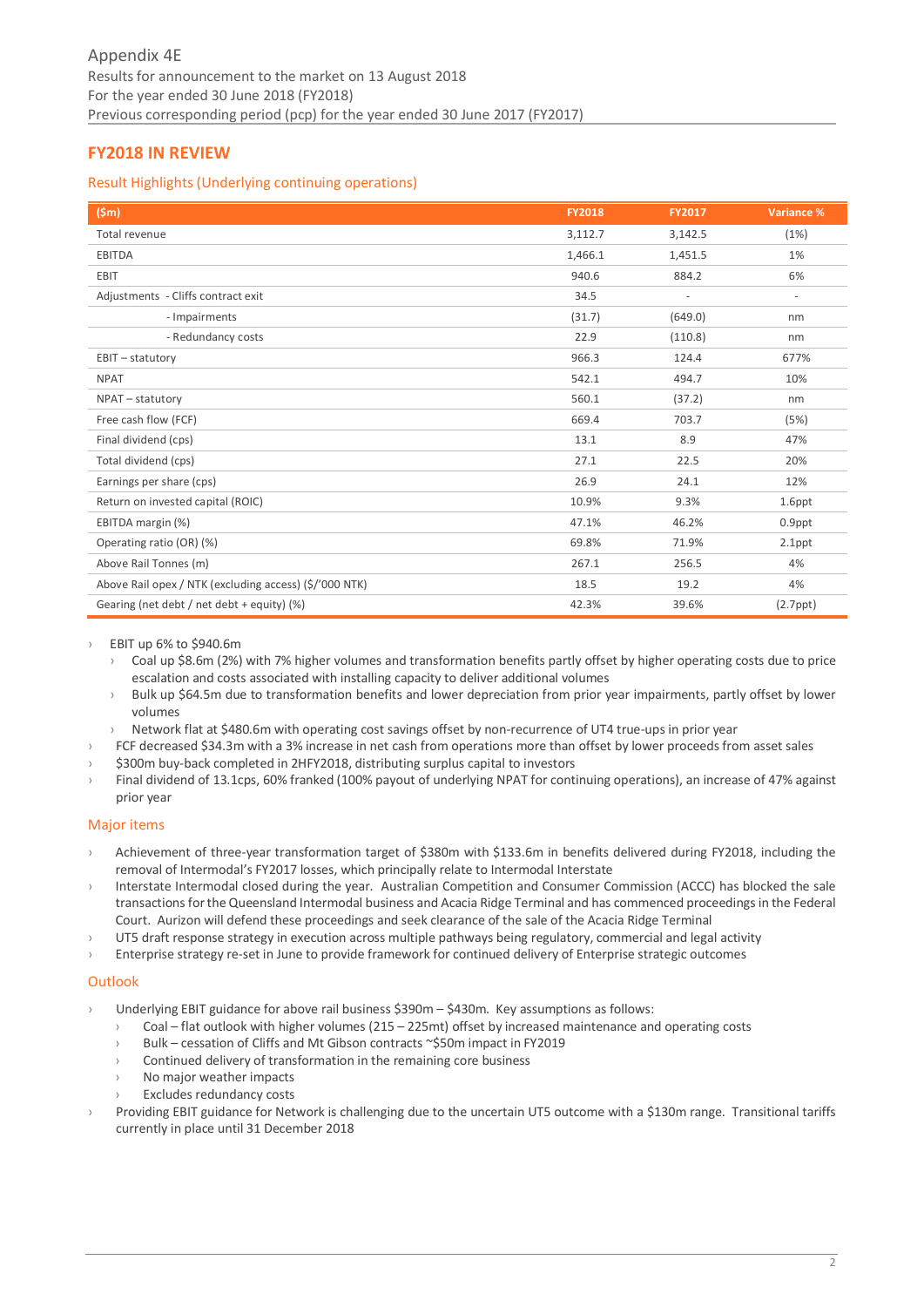# <span id="page-2-0"></span>**CONSOLIDATED RESULTS (Underlying continuing operations unless stated)**

## 1. Year on Year Comparison

#### Financial Summary

| (Sm)                                                   |             | <b>FY2018</b> | FY2017  | Variance %     |
|--------------------------------------------------------|-------------|---------------|---------|----------------|
| <b>Total revenue</b>                                   |             | 3,112.7       | 3,142.5 | (1%)           |
| <b>Operating costs</b>                                 |             |               |         |                |
| Employee benefits                                      |             | (774.6)       | (781.8) | 1%             |
| Energy and fuel                                        |             | (252.4)       | (236.5) | (7%)           |
| <b>Track access</b>                                    |             | (191.4)       | (204.2) | 6%             |
| Consumables                                            |             | (348.4)       | (392.9) | 11%            |
| Other                                                  |             | (79.8)        | (75.6)  | (6%)           |
| <b>EBITDA</b>                                          |             | 1,466.1       | 1,451.5 | 1%             |
|                                                        | - statutory | 1,491.8       | 691.7   | 116%           |
| Depreciation and amortisation                          |             | (525.5)       | (567.3) | 7%             |
| <b>EBIT</b>                                            |             | 940.6         | 884.2   | 6%             |
|                                                        | - statutory | 966.3         | 124.4   | 677%           |
| Net finance costs                                      |             | (165.0)       | (178.6) | 8%             |
| Income tax (expense)/benefit                           |             | (233.5)       | (210.9) | (11%)          |
|                                                        | - statutory | (241.2)       | 17.0    | nm             |
| <b>NPAT</b>                                            |             | 542.1         | 494.7   | 10%            |
|                                                        | - statutory | 560.1         | (37.2)  | nm             |
| Loss after tax from discontinued operations            | - statutory | (77.1)        | (150.7) | 49%            |
| NPAT (group)                                           | - statutory | 483.0         | (187.9) | nm             |
| Earnings per share <sup>1</sup>                        |             | 26.9          | 24.1    | 12%            |
|                                                        | - statutory | 27.8          | (1.8)   | nm             |
| Earnings per share <sup>1</sup> (group)                |             | 25.7          | 22.5    | 14%            |
|                                                        | - statutory | 24.0          | (9.2)   | nm             |
| Return on invested capital (ROIC) <sup>2</sup>         |             | 10.9%         | 9.3%    | 1.6ppt         |
| Return on invested capital (ROIC) <sup>2</sup> (group) |             | 10.4%         | 8.7%    | 1.7ppt         |
| Operating ratio                                        |             | 69.8%         | 71.9%   | $2.1$ ppt      |
| Net cashflow from operating activities                 |             | 1,307.7       | 1,273.2 | 3%             |
| Final dividend per share (cps)                         |             | 13.1          | 8.9     | 47%            |
| Gearing (net debt / net debt + equity) (%) (group)     |             | 42.3%         | 39.6%   | $(2.7$ ppt $)$ |
| Net tangible assets per share (\$) (group)             |             | 2.3           | 2.4     | (4% )          |
| People (FTE)                                           |             | 4,835         | 5,024   | 4%             |

#### Operating Metrics

|                                                        | <b>FY2018</b> | <b>FY2017</b> | Variance % |
|--------------------------------------------------------|---------------|---------------|------------|
| Above Rail <sup>3</sup> Revenue / NTK (\$/'000 NTK)    | 38.1          | 38.7          | (2%)       |
| Labour costs <sup>4</sup> / Revenue                    | 24.4%         | 24.7%         | $0.3$ ppt  |
| NTK / FTE (MNTK)                                       | 13.2          | 12.5          | 6%         |
| Above Rail opex / NTK (excluding access) (\$/'000 NTK) | 18.5          | 19.2          | 4%         |
| Above Rail NTK (bn)                                    | 63.8          | 63.0          | 1%         |
| Above Rail Tonnes (m)                                  | 267.1         | 256.5         | 4%         |

<sup>-&</sup>lt;br><sup>1</sup> Calculated on weighted average number of shares on issue – 2,013.4m FY2018 and 2,051.7m FY2017<br><sup>2</sup> ROIC is defined as underlying rolling twelve-month EBIT divided by the average invested capital is calculated by taki <sup>3</sup> Above rail includes both Coal above rail revenue and Bulk freight transport revenue

<sup>4</sup> FY2018 excludes \$16.5m redundancy costs (FY2017 excludes \$5.1m redundancy costs)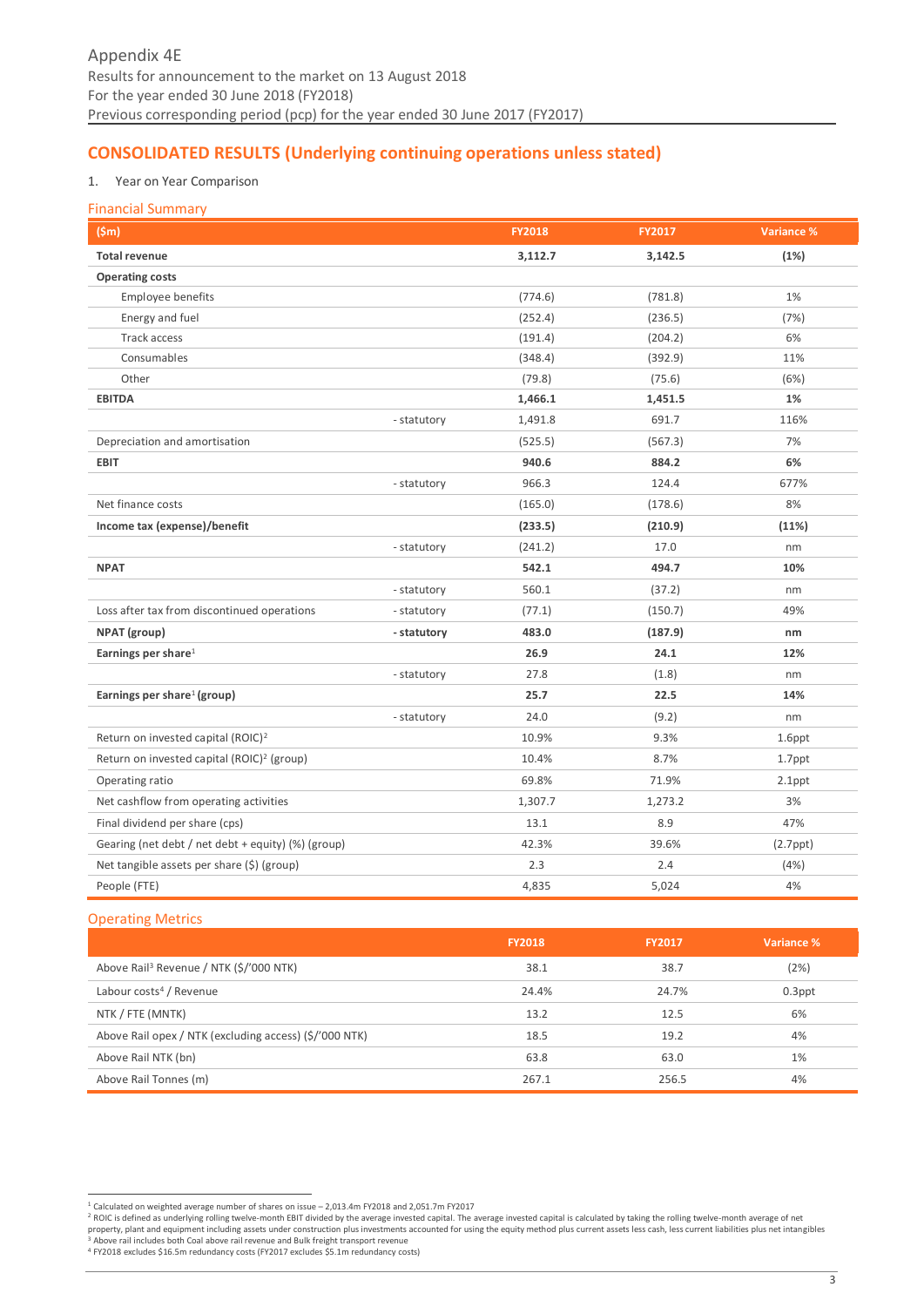#### EBIT by Segment

| (5m)                                 | <b>FY2018</b> | <b>FY2017</b> | Variance % |
|--------------------------------------|---------------|---------------|------------|
| Coal                                 | 428.6         | 420.0         | 2%         |
| <b>Bulk</b>                          | 50.1          | (14.4)        | nm         |
| Network                              | 480.6         | 480.9         | -          |
| Other                                | (18.7)        | (2.3)         | (713%)     |
| <b>Group (Continuing operations)</b> | 940.6         | 884.2         | 6%         |

#### Group Performance Overview

EBIT increased \$56.4m or 6% due to increased earnings in Bulk resulting from transformation benefits and lower net depreciation. Earnings in Coal increased due to higher volumes and transformation benefits, while Network was flat due to the non-recurrence of UT4 true-ups received in FY2017. Both Coal and Network delivered record tonnages in the year at 212.4mt (7% increase) and 229.6mt (9% increase) respectively. The deterioration in Other EBIT was principally due to the non- recurrence of the UT4 corporate cost true-up from the prior year.

Aurizon has achieved its three-year transformation target of \$380m with total Group transformation benefits of \$133.6m being delivered in the year, including the removal of Intermodal's FY2017 losses, which principally relate to Intermodal Interstate.

Group revenue decreased \$29.8m or 1% largely because of the prior period UT4 adjustments more than offsetting a 4% improvement in above rail volumes to 267.1mt.

Operating costs decreased \$44.4m or 3% with transformation benefits and lower operating costs in Network and Bulk partly offset by higher costs in Coal relating to increased volumes and cost escalation. Depreciation has decreased \$41.8m or 7% largely due to the impact of impairments in FY2017 in Bulk.

ROIC has improved 1.6ppt to 10.9% reflecting both the improvement in EBIT and the full year impact of the impairments taken in FY2017.

Statutory EBIT improved \$841.9m to \$966.3m reflecting the significant items recognised during the year totalling \$25.7m namely, asset impairments of \$31.7m offset by the net benefit of the Cliffs contract termination of \$34.5m and the release of \$22.9m of redundancy provision against total significant items of \$759.8m recognised in the prior period.

## Reconciliation to Statutory Earnings

Underlying earnings is a non-statutory measure, and is the primary reporting measure used by management and the Group's chief operating decision making bodies for the purpose of managing and assessing the financial performance of the business. Underlying earnings is derived by adjusting statutory earnings for significant items as noted in the following table:

| (Sm)                                               | <b>FY2018</b>  | <b>FY2017</b> |
|----------------------------------------------------|----------------|---------------|
| <b>Underlying EBIT (Continuing operations)</b>     | 940.6          | 884.2         |
| Significant items (Continuing operations)          | 25.7           | (759.8)       |
| Bulk contract exit - termination payment           | 66.3           | ٠             |
| Bulk contract exit - costs                         | (31.8)         |               |
| Asset impairments                                  | (31.7)         | (649.0)       |
| Freight Management Transformation project          | $\overline{a}$ | (64.0)        |
| Impairment of assets in exit of contracts          |                | (10.2)        |
| Transformation - assets                            |                | (48.9)        |
| <b>Bulk</b>                                        | (31.7)         | (525.9)       |
| Redundancy costs                                   | 22.9           | (110.8)       |
| <b>Statutory EBIT (Continuing operations)</b>      | 966.3          | 124.4         |
| Net finance costs                                  | (165.0)        | (178.6)       |
| <b>Statutory PBT (Continuing operations)</b>       | 801.3          | (54.2)        |
| Taxation (expense)/benefit                         | (241.2)        | 17.0          |
| <b>Statutory NPAT (Continuing operations)</b>      | 560.1          | (37.2)        |
| Underlying EBIT (Discontinued operations)          | (24.0)         | (48.2)        |
| <b>Significant items (Discontinued operations)</b> | (74.7)         | (167.2)       |
| Intermodal                                         | (74.7)         | (167.2)       |
| Net finance cost (Discontinued operation)          |                | 0.1           |
| Income Tax Benefit (Discontinued operation)        | 21.6           | 64.6          |
| <b>Statutory NPAT</b>                              | 483.0          | (187.9)       |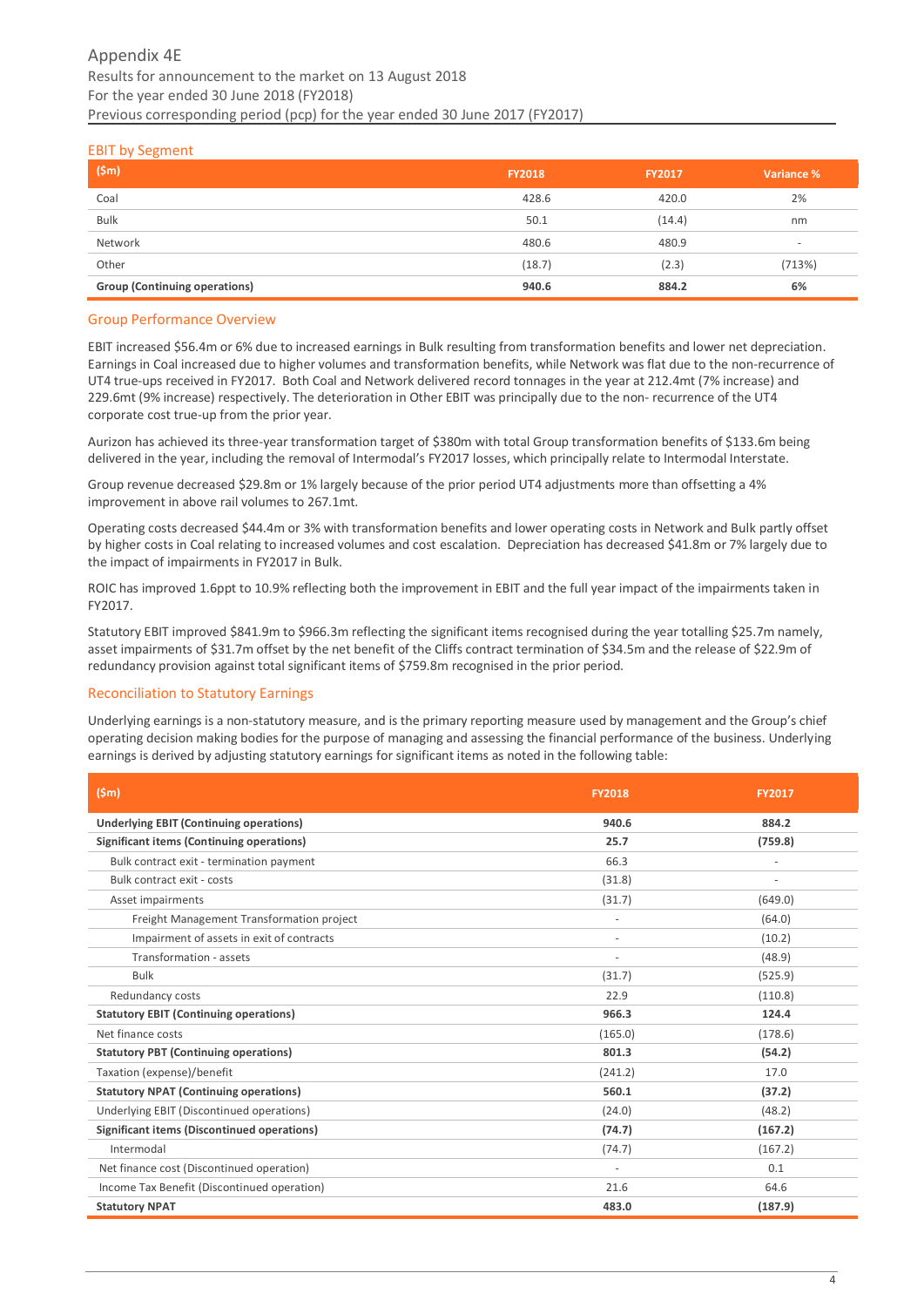Significant items for the continuing operations of \$25.7m were recognised in FY2018 including:

- › Cliffs contract termination \$34.5m On 29 June 2018 Cliffs issued a contract termination notice to Aurizon effective 30 June 2018. An early termination payment of \$66.3m (ex GST) was payable and recognised as other income. As a consequence of the contract termination, asset impairments of \$27.9m have been recognised. In addition, a closure provision of \$3.9m has been recognised which includes a redundancy provision of \$3.5m for 63 FTEs
- Asset impairment \$31.7m As a result of the Cliffs contract early termination an impairment review of the Western Australia CGU was undertaken and a write down of \$31.7m has been recognised in FY2018. Following the impairment, the residual carrying value of the Western Australia CGU is \$170.7m
- Redundancy costs \$22.9m A provision for train crew redundancy, recorded as a significant item in FY2017, has been released in FY2018 with the planned transition to a flexible workforce not being implemented at this time due to operational requirements and stronger coal demand

#### 2. Other Financial Information

#### Balance Sheet Summary

| (Sm)                                        | 30 June 2018 | 30 June 2017             |
|---------------------------------------------|--------------|--------------------------|
| Assets classified as held for sale          | 108.0        | 7.3                      |
| Other current assets                        | 689.8        | 722.1                    |
| <b>Total current assets</b>                 | 797.8        | 729.4                    |
| Property, plant & equipment (PP&E)          | 8,659.9      | 8,835.0                  |
| Other non-current assets                    | 315.7        | 281.5                    |
| <b>Total non-current assets</b>             | 8,975.6      | 9,116.5                  |
| <b>Total Assets</b>                         | 9,773.4      | 9,845.9                  |
| Liabilities classified as held for sale     | (12.7)       | $\overline{\phantom{a}}$ |
| Other current liabilities                   | (727.2)      | (665.2)                  |
| Total borrowings                            | (3,501.9)    | (3,376.2)                |
| Other non-current liabilities               | (801.5)      | (782.4)                  |
| <b>Total Liabilities</b>                    | (5,043.3)    | (4,823.8)                |
| <b>Net Assets</b>                           | 4,730.1      | 5,022.1                  |
| Gearing (net debt/net debt plus equity) (%) | 42.3%        | 39.6%                    |

#### Balance Sheet Movements

Total current assets increased by \$68.4m largely due to:

- Net increase in assets held for sale of \$100.7m due to the assets relating to the sale and closure of the Intermodal business being included as assets held for sale
- An increase in trade and other receivables of \$34.1m due to the recognition of the Cliffs contract termination payment (\$66.3m), partly offset by reduction in other receivables

These increases in current assets were partly offset by:

- Reduction in cash and cash equivalents at 30 June 2018 compared to the prior period
- › Reduction in current tax receivable to a current tax payable position at 30 June 2018

Total non-current assets decreased by \$140.9m largely due to a net decrease in PP&E of \$175.1m, including the reclassification of PP&E to assets held for sale, depreciation and impairments, partly offset by capital expenditure and a \$37.2m increase in derivative financial instruments (favourable valuation).

Other current liabilities, excluding borrowings, increased by \$62.0m due to the recognition of a current tax liability position at balance date and the \$45.0m (\$35.0m non-refundable) deposit received in relation to the sale transactions for the Queensland Intermodal business and Acacia Ridge terminal.

Total borrowings increased by \$125.7m due to the revaluation of medium term notes and net proceeds from borrowings facilities during the year.

Other non-current liabilities have increased by \$19.1m due to lower derivative financial instruments (favourable valuations) and other liabilities, offset by recognition of lease incentives that are deferred and will be recognised over the lease term.

Gearing (net debt/net debt plus equity) was 42.3% as at 30 June 2018.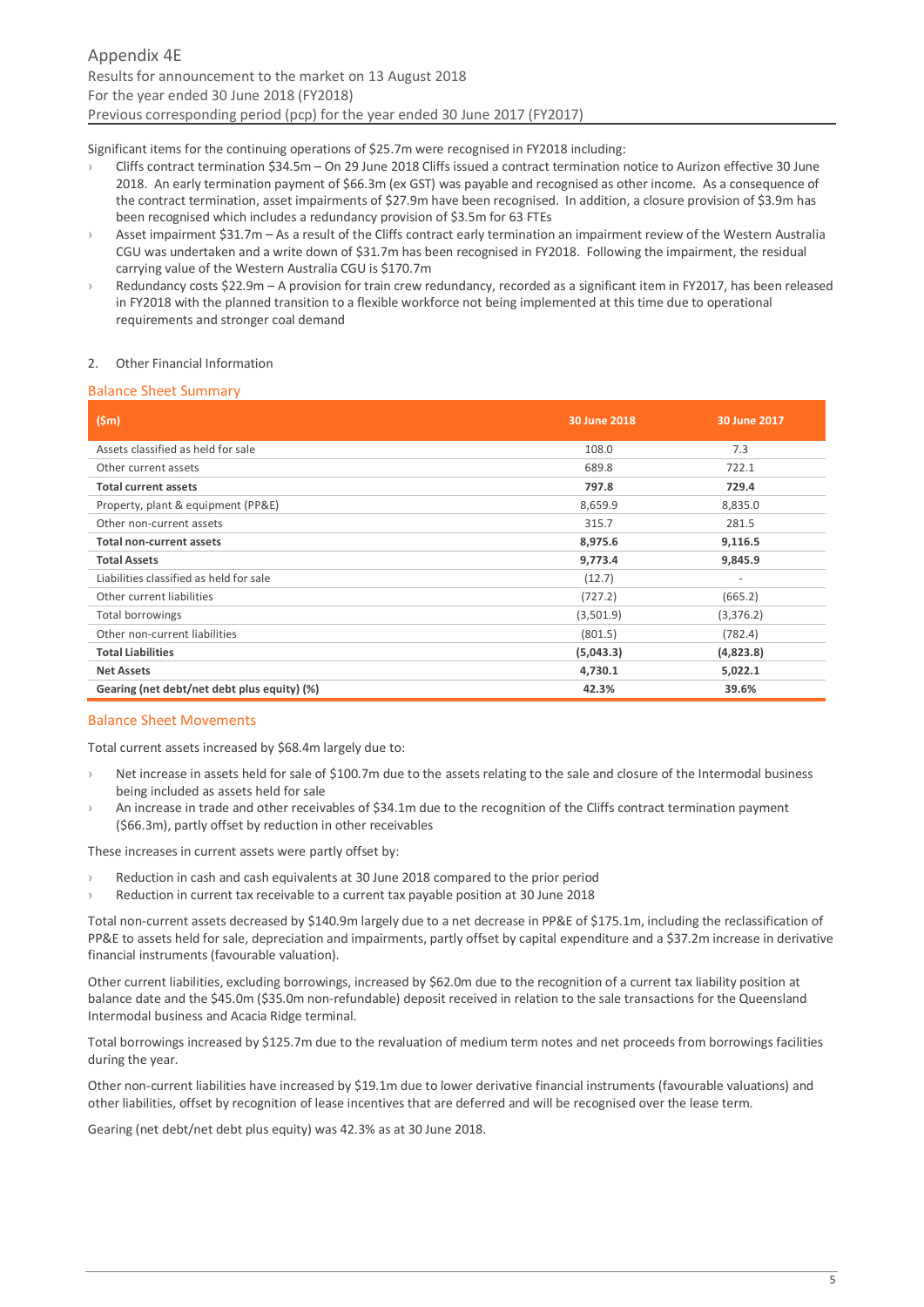## Cash Flow Summary

| (Sm)                                                                     | <b>FY2018</b> | <b>FY2017</b> |
|--------------------------------------------------------------------------|---------------|---------------|
| <b>Statutory EBITDA (Continuing operations)</b>                          | 1,491.8       | 691.7         |
| Working capital and other movements                                      | (146.9)       | 75.2          |
| Non-cash adjustments - asset impairments <sup>5</sup>                    | 70.0          | 678.3         |
| Cash flows from Continuing operations                                    | 1,414.9       | 1,445.2       |
| Interest received                                                        | 2.9           | 2.8           |
| Income taxes paid                                                        | (110.1)       | (174.8)       |
| Net cash inflow from operating activities from Continuing operations     | 1,307.7       | 1,273.2       |
| Net operating cashflows from Discontinued operations                     | (25.1)        | (34.8)        |
| Net operating cash flows                                                 | 1,282.6       | 1,238.4       |
| Cash flows from investing activities                                     |               |               |
| Proceeds from sale of property, plant and equipment (PP&E) and associate | 19.0          | 111.4         |
| Payments for PP&E and intangibles                                        | (501.5)       | (507.9)       |
| Net cash (outflow) from investing activities from Continuing operations  | (482.5)       | (396.5)       |
| Net investing cashflows from Discontinued operations                     | 54.6          | (34.7)        |
| <b>Net investing cashflows</b>                                           | (427.9)       | (431.2)       |
| Cash flows from financing activities                                     |               |               |
| Net proceeds / (repayments) from borrowings                              | 12.2          | (55.3)        |
| Payment for share buy-back and share based payments                      | (302.9)       | (7.5)         |
| Interest paid                                                            | (155.8)       | (173.0)       |
| Dividends paid to Company shareholders                                   | (462.1)       | (551.9)       |
| Net cash (outflow) from financing activities from Continuing operations  | (908.6)       | (787.7)       |
| Net financing cashflows from Discontinued operations                     | ÷,            |               |
| <b>Net financing cashflows</b>                                           | (908.6)       | (787.7)       |
| Net increase / (decrease) in cash from Continuing operations             | (83.4)        | 89.0          |
| Net increase / (decrease) in cash from Discontinued operations           | 29.5          | (69.5)        |
| Free Cash Flow (FCF) <sup>6</sup> from Continuing operations             | 669.4         | 703.7         |
| Free Cash Flow (FCF) <sup>6</sup> from Discontinued operations           | 29.5          | (69.5)        |

#### Cash Flow Movements

Net cash inflow from operating activities for continuing operations increased by \$34.5m (3%) to \$1,307.7m largely due to a \$64.7m reduction in income taxes paid as FY2017 included a significant final tax payment relating to the tax liability for FY2016. This is partly offset by a net increase in working capital due to lower trade and other payables and an increase in trade and other receivables with the recognition of the Cliffs termination payment (\$66.3m) at 30 June 2018.

Net cash outflow from investing activities for continuing operations increased by \$86.0m (22%) largely due to \$98.3m proceeds from the sale of the Moorebank investment in the prior year.

Net cash flow from investing activities for discontinued operations increased by \$89.3m due to FY2018 including the deposit received for the sale transactions for the Queensland Intermodal business and Acacia Ridge terminal and proceeds from the sale of plant and equipment as part of the closure of Intermodal Interstate.

Net cash outflow from financing activities for continuing operations increased by \$120.9m (15%) to \$908.6m due to the on-market share buy-back of \$300.0m, partly offset by a reduction in dividends paid and net proceeds from borrowings in FY2018.

<u>.</u> <sup>5</sup> Total asset impairments of \$10.4m included in underlying EBIT in FY2018

<sup>&</sup>lt;sup>6</sup> FCF - Defined as net cash flow from operating activities less net cash outflow from investing activities less interest paid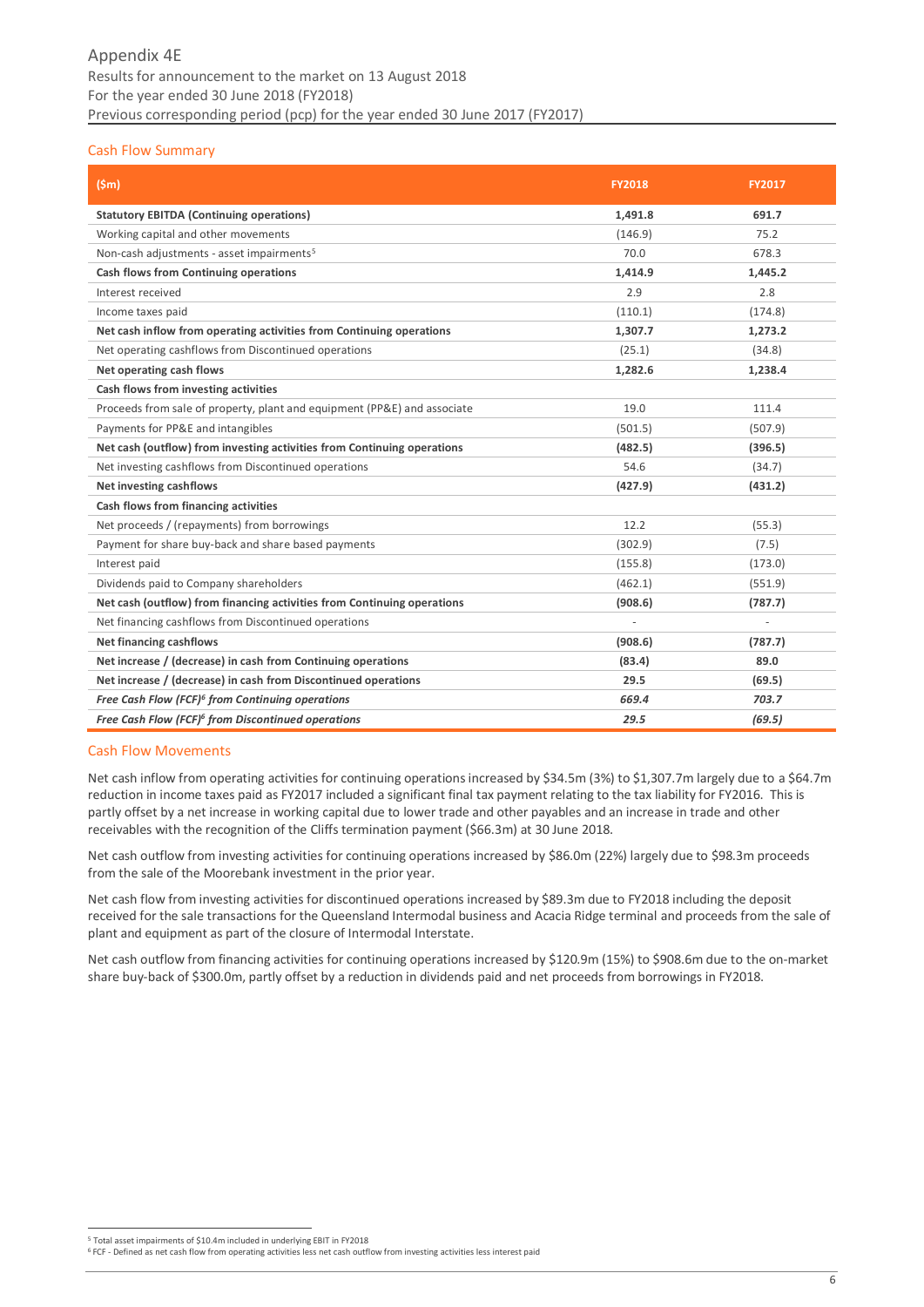## Funding

#### Aurizon has a target gearing level of ~40%.

The Group continues to be committed to diversifying its debt investor base and increasing average debt tenor. Network repriced and extended an existing \$525m bank facility in November 2017, with maturity extended to FY2023 and tranche size decreased to \$500m. In respect of FY2018:

- › Weighted average debt maturity tenor was 4.7 years. This was lower than FY2017 (5.0 years) due to the majority of the debt portfolio's duration reducing by 12 months which offset the extension of the facility noted above
- › Group interest cost on drawn debt decreased to 4.5% (FY2017 5.0%) due to the rolling off of interest rate hedges in June 2017
- Available liquidity (undrawn facilities plus cash) at 30 June 2018 was \$0.9bn
- › Group gearing (net debt / (net debt + equity)) as at 30 June 2018 was 42.3% (FY2017 39.6%)
- › Network gearing (net debt / RAB (excl AFDs)) as at 30 June 2018 was 62.4% (FY2017 54.1%)
- › Network gearing (net debt/ RAB (incl AFDs)) as at 30 June 2018 was 57.9% (FY2017 50.2%)
- › Credit rating remains unchanged for Network and Aurizon Holdings at BBB+/Baa1

#### *Share Buy-Back*

As part of its commitment to return surplus capital to shareholders, on 14 August 2017 Aurizon announced the intention to undertake an on-market buy-back of \$300 million. The buy-back was completed on 1 March 2018, with 61.6 million shares bought back and subsequently cancelled.

#### Dividend

The Board has declared a final dividend for FY2018 of 13.1cps (60% franked) based on a payout ratio of 100% in respect of underlying NPAT for continuing operations.

The relevant final dividend dates are:

- $27$  August  $2018 ex$ -dividend date
- 28 August 2018 record date
- › 24 September 2018 payment date

#### Tax

Income tax expense for continuing operations for FY2018 was \$241.2m and for the continuing and discontinued operations was \$219.6m. The Group effective tax rate<sup>7</sup> for FY2018 was 30.1% which is greater than 30% due to permanent differences in the fixed asset adjustments and a decrease in expenditure eligible for the research and development tax incentive. The cash tax rate<sup>8</sup> for FY2018 was 23.9%, which is less than 30% primarily due to accelerated fixed asset related adjustments.

The effective tax rate for FY2019 is expected to be in the range of 30% to 32% and the cash tax rate is expected to be less than 25% for the short to medium-term.

Aurizon publishes additional tax information in accordance with the voluntary Tax Transparency Code in its sustainability report. Please refer t[o www.aurizon.com.au/sustainability/overview](http://www.aurizon.com.au/sustainability/overview) for a copy of Aurizon's sustainability report (including tax transparency disclosures).

#### Discontinued Operations

On 14 August 2017 Aurizon announced the intention to exit the Intermodal business through a combination of closure and sale.

Aurizon's Interstate Intermodal business has been closed with the last operational service occurring on 23 December 2017.

Aurizon signed a binding agreement with Pacific National (PN) to sell its Acacia Ridge terminal. Aurizon signed a separate binding agreement to sell its Queensland Intermodal business to a consortium of Linfox and PN. The transactions have been subject to regulatory approval.

The ACCC decision was announced on 19 July 2018. The ACCC decided to oppose both transactions and commenced proceedings against PN and Aurizon in the Federal Court of Australia. The ACCC has sought declarations, pecuniary penalties, orders restraining the existing sale transactions from proceeding and costs. The ACCC has also sought an injunction to prevent Aurizon from closing its Queensland Intermodal business while proceedings are on foot.

Aurizon refutes the ACCC's allegations and will defend the proceedings, including seeking clearance of the Acacia Ridge transaction.

On 12 August 2018 Aurizon provided PN with a notice to terminate the Business Sale Agreement for the Queensland Intermodal business, with effect from 13 August 2018. It is Aurizon's intention to not contest clearance of the transaction through the Federal Court and to exit the business. As clearance has not been obtained for the sale of the Queensland Intermodal business, \$10m of the consideration received for the transactions to date (recognised as a liability at 30 June 2018) will be refunded to PN. The

<sup>&</sup>lt;u>.</u>  $7$  Underlying effective tax rate = income tax expense excluding the impact of significant items / underlying consolidated profit before tax

<sup>8</sup> Underlying cash tax rate = cash tax payable excluding the impact of significant items / underlying consolidated profit before tax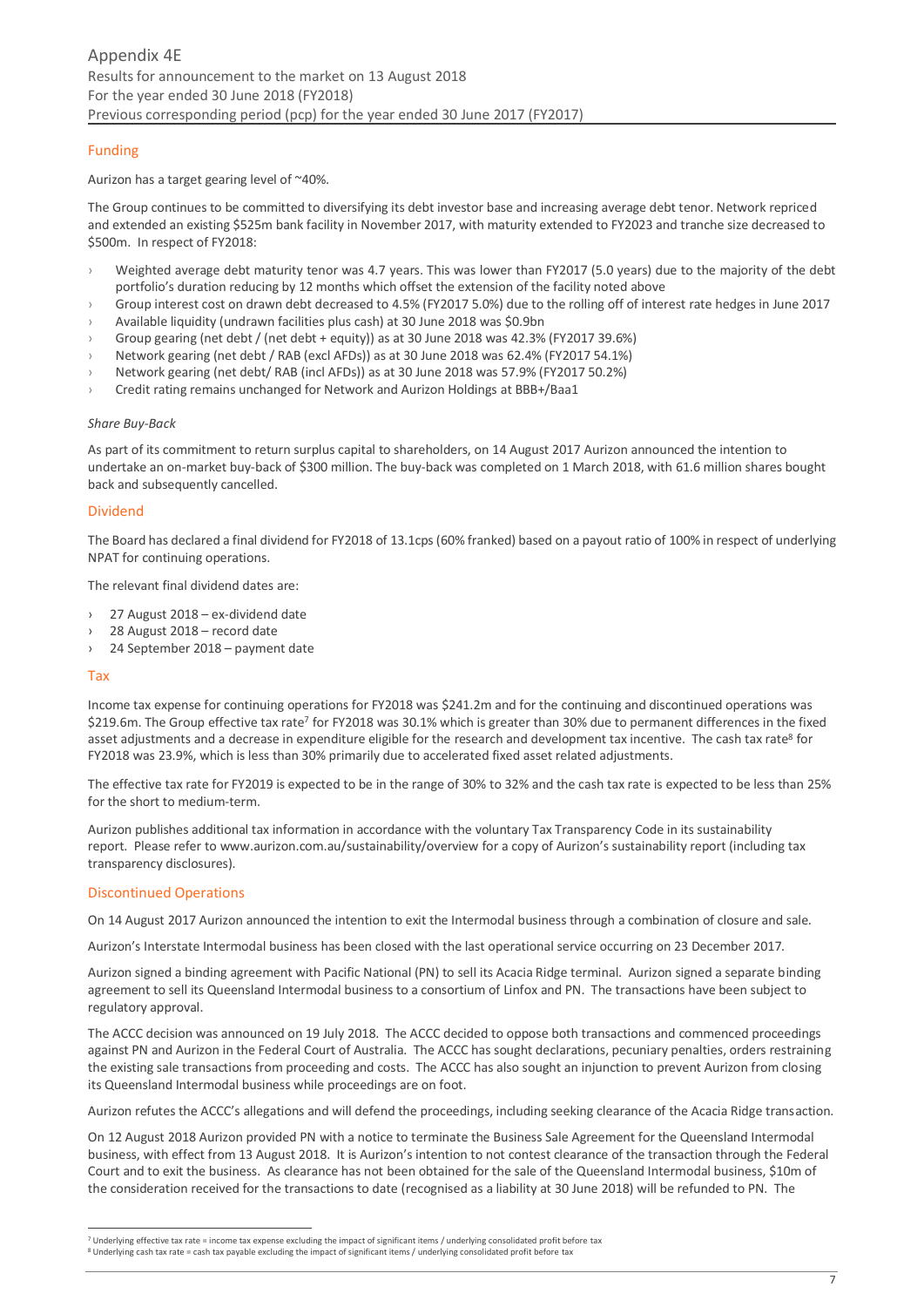Business Sale Agreement for the Acacia Ridge Terminal remains in place while Aurizon seeks clearance of that transaction, and the remainder of the consideration received for the transactions to date (\$35m) is not refundable.

On 10 August 2018 the Federal Court of Australia heard an application from the ACCC for an interlocutory injunction to require Aurizon to continue to operate the Queensland Intermodal business in the ordinary and usual course. The Court reserved judgement on the matter, and judgement is currently expected to be handed down on 13 August 2018.

For the year ended 30 June 2018 the Intermodal business is disclosed as discontinued with Acacia Ridge and Queensland Intermodal assets classified as assets held for sale. Financial information relating to discontinued operations is set out in the appendix.

## <span id="page-7-0"></span>**BUSINESS UNIT REVIEW**

## <span id="page-7-1"></span>**Coal**

Aurizon's coal business provides a critical link in Australia's major coal chain systems for the majority of Australia's coal producers. The coal transport operation links mines in the Newlands, Goonyella, Blackwater, Moura and West Moreton systems in Queensland and the Hunter Valley, including Ulan and Gunnedah coal systems, in New South Wales to domestic customers and coal export terminals.

| (Sm)                          | <b>FY2018</b> | <b>FY2017</b> | Variance % |
|-------------------------------|---------------|---------------|------------|
| Revenue                       |               |               |            |
| Above Rail                    | 1,207.8       | 1,156.8       | 4%         |
| <b>Track Access</b>           | 598.1         | 630.3         | (5%)       |
| Other                         | 7.3           | 7.9           | (8%)       |
| <b>Total revenue</b>          | 1,813.2       | 1,795.0       | 1%         |
| Operating costs               | (1,202.0)     | (1, 191.3)    | (1%)       |
| <b>EBITDA</b>                 | 611.2         | 603.7         | 1%         |
| Depreciation and amortisation | (182.6)       | (183.7)       | 1%         |
| <b>EBIT</b>                   | 428.6         | 420.0         | 2%         |

#### Metrics

|                                                            | <b>FY2018</b> | <b>FY2017</b> | Variance %               |
|------------------------------------------------------------|---------------|---------------|--------------------------|
| Total tonnes hauled (m)                                    | 212.4         | 198.2         | 7%                       |
| CQCN                                                       | 152.5         | 143.5         | 6%                       |
| NSW & SEQ                                                  | 59.9          | 54.7          | 10%                      |
| Contract utilisation                                       | 93%           | 89%           | 4ppt                     |
| Total NTK (bn)                                             | 50.4          | 47.6          | 6%                       |
| CQCN                                                       | 38.3          | 36.8          | 4%                       |
| NSW & SEQ                                                  | 12.1          | 10.8          | 12%                      |
| Average haul length (km)                                   | 237           | 240           | (1%)                     |
| Total revenue / NTK (\$/'000 NTK)                          | 36.0          | 37.7          | (5%)                     |
| Above Rail Revenue / NTK (\$/'000 NTK)                     | 24.0          | 24.3          | (1%)                     |
| Operating Ratio (%)                                        | 76.4%         | 76.6%         | $0.2$ ppt                |
| Opex / NTK (\$/'000 NTK)                                   | 27.5          | 28.9          | 5%                       |
| Opex / NTK (excluding access costs) (\$/'000 NTK)          | 15.4          | 15.3          | (1%)                     |
| FTE (monthly average)                                      | 1,729         | 1,698         | (2%)                     |
| Labour productivity (NTK / FTE)                            | 29.1          | 28.0          | 4%                       |
| Locomotive productivity ('000 NTK / Active locomotive day) | 462.8         | 468.0         | (1%)                     |
| Active locomotives (as at 30 June)                         | 308           | 288           | 7%                       |
| Wagon productivity ('000 NTK / Active wagon day)           | 16.4          | 16.3          | 1%                       |
| Active wagons (as at 30 June)                              | 8,568         | 8,251         | 4%                       |
| Payload (tonnes)                                           | 7,447         | 7,430         | $\sim$                   |
| Velocity (km/hr)                                           | 23.2          | 23.6          | (2%)                     |
| Fuel Consumption (I/d GTK)                                 | 2.91          | 2.90          | $\overline{\phantom{a}}$ |

## Coal Performance Overview

Underlying EBIT increased \$8.6m (2%) to \$428.6m, with increased volumes and ongoing benefits delivered from the transformation program more than offsetting an increase in operating costs due to price escalation and costs associated with installing capacity to deliver additional volumes.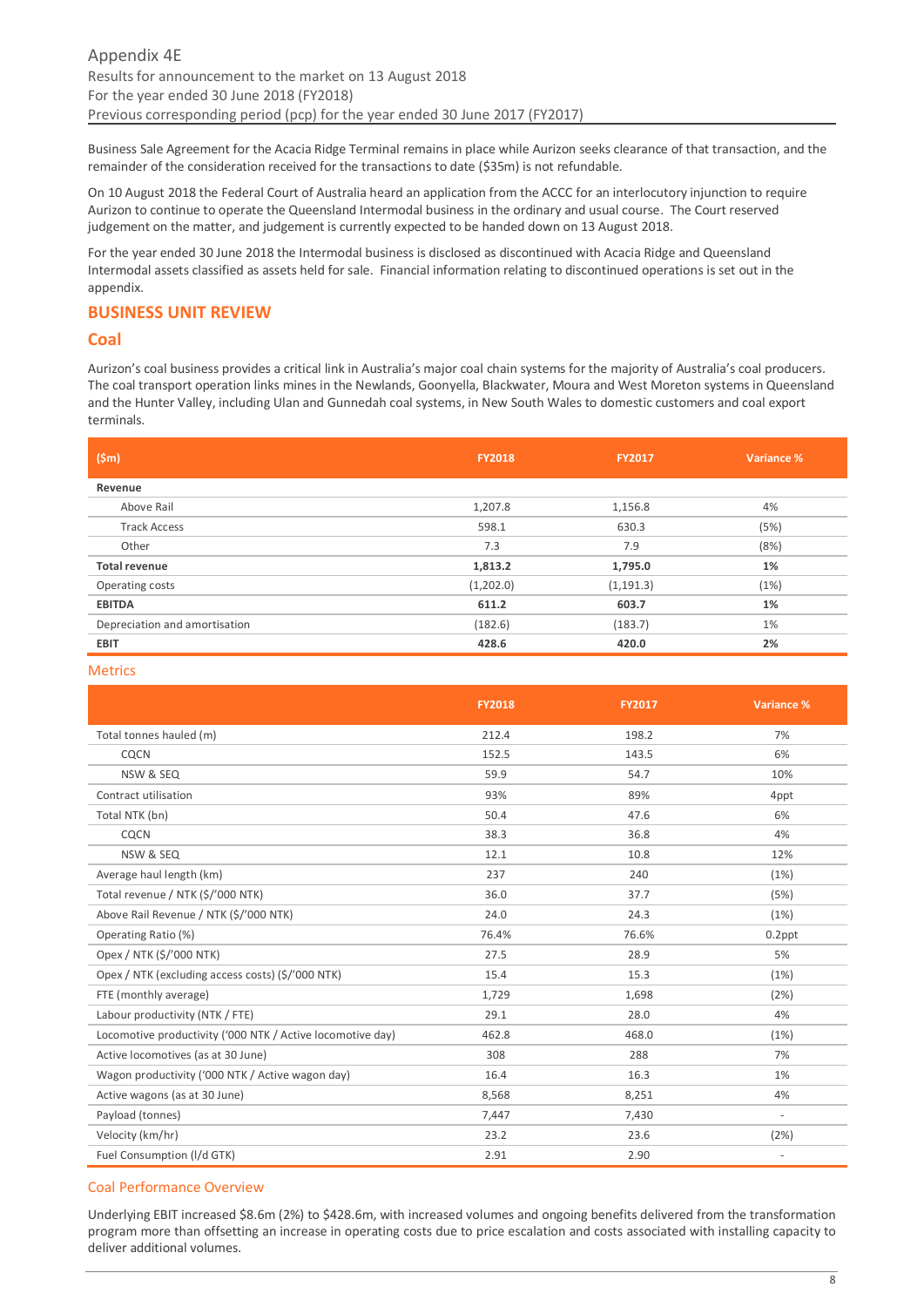Volumes increased by 14.2mt (7%) to 212.4mt reflecting the FY2017 volume impact of Cyclone Debbie, the commencement of new contracts and the continued strength in coal prices resulting in high levels of customer demand, partly offset by lower network availability in the Central Queensland Coal Network (CQCN) in 2HFY2018. In NSW and South-East Queensland (SEQ), volumes increased by 5.2mt (10%) to 59.9mt driven largely by the commencement of the AGL Macquarie contract in July. Across CQCN, volumes increased by 9.0mt (6%) to 152.5mt, reflecting the FY2017 volume impact of Cyclone Debbie and the commencement of new contracts in late FY2017 and FY2018.

Coal revenue increased \$18.2m (1%) to \$1,813.2m driven by the growth in volumes offset by lower access revenue.

- Above rail revenue increased \$51.0m (4%) compared to FY2017 reflecting the 7% increase in volumes as outlined above
- Coal track access revenue decreased \$32.2m (5%). This decrease is largely driven by customers on the Blackwater and West Moreton corridor converting to an End User Access Agreement (where access charges are paid direct to Network or Queensland Rail). As access charges are generally passed through to customers, there is a decrease in track access costs as noted below. This reduction was partly offset by a \$29.8m credit from Queensland Rail received in 1HFY2017 following the approval of the access undertaking for the West Moreton system (SEQ) which lowered track access revenue in the prior year. Excluding the impact of this credit, coal track access in CQCN decreased by \$62.0m

Total operating costs (including depreciation) increased \$9.6m (1%) to \$1,384.6m. The transformation program continues to deliver savings, with \$46.5m realised in FY2018 across labour, maintenance and overheads. This was offset by an increase in other operating costs with the major drivers noted below:

- Higher labour, fuel and maintenance costs totalling \$78.6m including costs to meet additional volumes, wages and consumables escalation, fuel price increase, higher maintenance relating to reinstated fleet capacity in the CQCN, redundancies and other costs
- Track access costs reduced by \$35.6m (6%), largely due the impacts discussed above, including Blackwater and West Moreton Corridor customers moving to End User Agreements and one-off impacts of higher take or pay expenses offset by the impact of the 1HFY2017 credit from Queensland Rail
- › With the transfer of locomotives from Intermodal Interstate to Coal and the commissioning of new wagons in the Hunter Valley, depreciation modestly increased in 2HFY2018

Key operating metrics remain broadly in line with prior year:

- During the period, labour productivity increased 4% with the additional volumes being delivered with a 2% increase in average FTEs
- › Average payloads remained broadly flat from 7,430t to 7,447t
- › Average velocity reduced slightly from 23.6km/hr to 23.2km/hr due to increased supply chain constraints and higher NSW volumes
- Average NTK per locomotive fell 1% due to the additional consists installed in both NSW and CQCN in order to meet growth volumes

## Market update

The average hard coking coal price in FY2018 was US\$204/t (+7% on the previous year), driven by continued growth in steel production in China and India. In the 12 months to June 2018, China crude steel production achieved a record 870mt, increasing by +6%. India recorded its 29th consecutive month in June 2018 of year-on-year growth in steel production. Given a structural deficiency of high quality coking coal, growth in Indian steel production flows directly to seaborne markets. Australia supplies around 90% of India's imported metallurgical coal and was the number one destination of Australian metallurgical coal exports in FY2018. India is expected to be the single largest driver of seaborne demand for metallurgical coal over the next decades. The Newcastle benchmark thermal coal price in FY2018 was US\$99/t (+24% on the previous year), primarily driven by increased import demand from China, the largest importing nation of thermal coal. China's imports of thermal and lignite coal lifted +9%yr as domestic coal production remained flat (+1%yr) in conjunction with increased domestic thermal power generation (+6%yr).

From a supply perspective, Australian metallurgical and thermal coal exports reached 179mt (+1%yr) and 202mt (+1%yr) in FY2018 respectively. Given upward pressure on coal prices, opportunistic supply from the United States and Indonesia continued to be incentivised to the market. In the 12 months to May 2018, metallurgical coal exports from the United States lifted +33% and total coal export volume from Indonesia (almost entirely thermal coal) increased by +7% against the same period of the prior year.

## Contract update

- › Baralaba Coal Company entered an agreement for coal haulage from the Baralaba North Mine to the RG Tanna Coal Terminal for 2mtpa. Haulage is expected to commence 1HFY2019 for a term of up to 10 years
- › Aurizon's 2.6mtpa haulage agreement with Yancoal's Duralie mine ended on 31 August 2017
- Aurizon entered into an agreement with MACH Energy for coal haulage of 8mtpa from the Mount Pleasant Mine to Newcastle ports as well as domestic power stations. The haul is expected to commence late 1HFY2019, for a contract term of 10 years
- Aurizon extended its relationship with the QCoal Group to include coal haulage of up to 10mtpa (5.0mtpa initially) from the greenfield Byerwen Mine to Abbott Point Coal Terminal, for a period of 10 years, which commenced January 2018
- › Bounty Mining commenced railings in March 2018 under a new agreement with Aurizon, following its acquisition of the Cook Colliery which was completed during 3QFY2018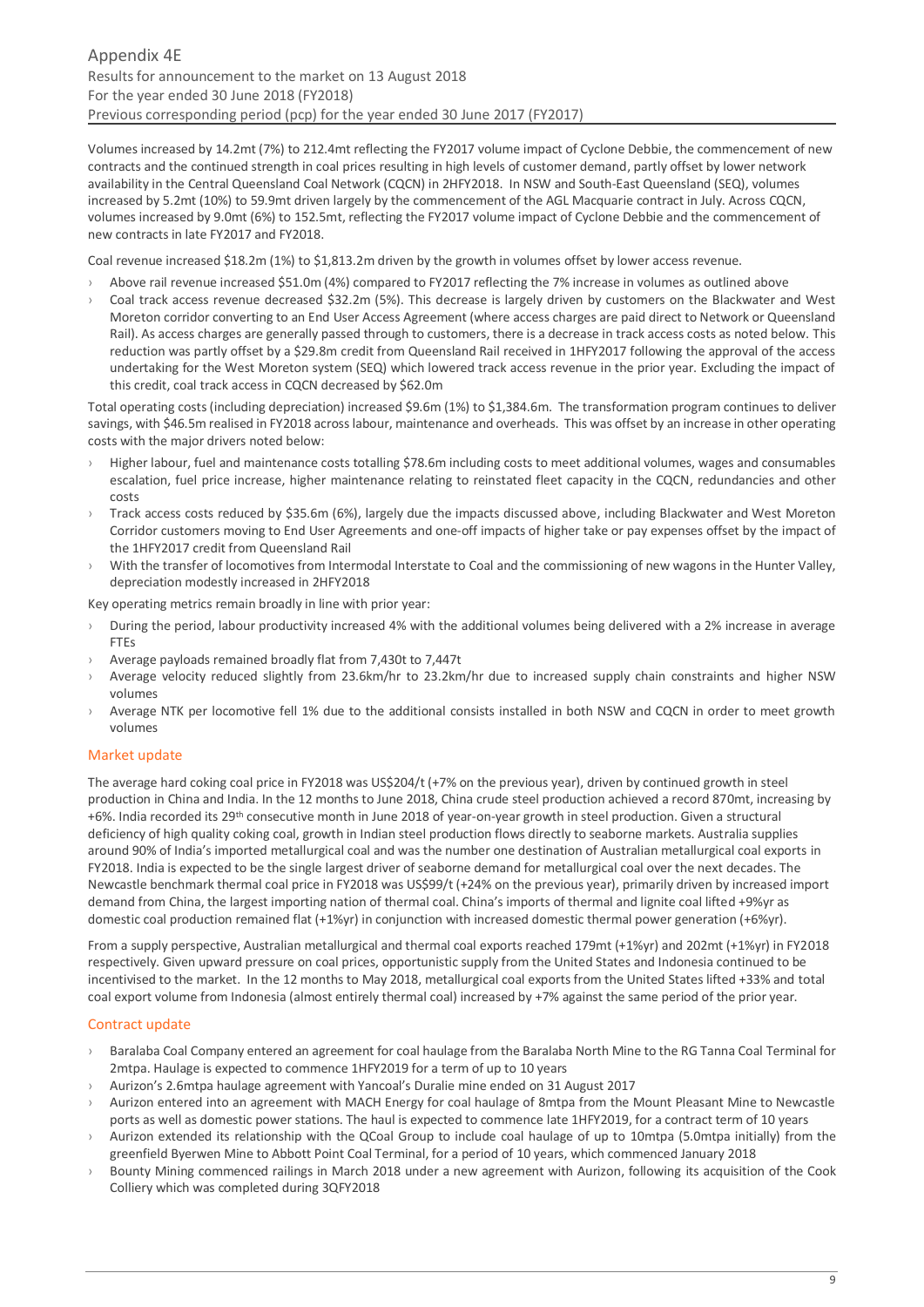## <span id="page-9-0"></span>**Bulk**

Aurizon's Bulk business supports a range of customers nationally for bulk materials and commodities (including iron ore), agricultural products and mining and industrial inputs.

| (Sm)                          | <b>FY2018</b> | <b>FY2017</b> | Variance % |
|-------------------------------|---------------|---------------|------------|
| Revenue                       |               |               |            |
| Freight Transport             | 592.1         | 622.3         | (5%)       |
| Other                         | 26.0          | 22.9          | 14%        |
| <b>Total revenue</b>          | 618.1         | 645.2         | (4%)       |
| Operating costs               | (542.9)       | (586.1)       | 7%         |
| <b>EBITDA</b>                 | 75.2          | 59.1          | 27%        |
| Depreciation and amortisation | (25.1)        | (73.5)        | 66%        |
| <b>EBIT</b>                   | 50.1          | (14.4)        | nm         |

**Metrics** 

|                                             | <b>FY2018</b> | <b>FY2017</b> | Variance %     |
|---------------------------------------------|---------------|---------------|----------------|
| Total tonnes hauled (m)                     | 54.7          | 58.3          | (6%)           |
| Total NTK (bn)                              | 13.4          | 15.4          | (13%)          |
| Average haul length (km)                    | 245           | 264           | (7%)           |
| Total revenue / NTK (\$/'000 NTK)           | 46.1          | 41.9          | 10%            |
| Operating Ratio (%)                         | 91.9%         | 102.2%        | $10.3$ ppt     |
| Opex / NTK (\$/'000 NTK)                    | 42.4          | 42.8          | 1%             |
| Opex / NTK (excluding access) (\$/'000 NTK) | 30.3          | 31.1          | 3%             |
| FTE (monthly average)                       | 904           | 1,066         | 15%            |
| Labour productivity (NTK / FTE)             | 14.8          | 14.4          | 3%             |
| Order Fulfilment (%)                        | 98.0%         | 98.2%         | $(0.2$ ppt $)$ |
| Fuel Consumption (I/d GTK)                  | 3.01          | 3.06          | 2%             |

## Bulk Financial Performance Overview

EBIT increased \$64.5m to \$50.1m, due to benefits from the transformation program and lower net depreciation from the impairments in FY2017 partly offset by lower volumes.

Revenue decreased \$27.1m (4%) to \$618.1m with a 6% reduction in volumes (13% in NTK terms):

- › Iron Ore revenue decreased \$3.9m (1%) predominately due to lower Cliffs volumes
- › Bulk revenue decreased \$23.2m (6%) due to the cessation of the Mt Isa Freighter in January 2017 and lower QLD/NSW grain volumes due to dry conditions and supply being directed to the domestic market (all Aurizon volumes are export). This was offset marginally by growth in bauxite volumes and the commencement of the Minerals and Metals Group Limited (MMG) contract on the Mt Isa corridor

Bulk revenue per NTK increased 10% predominately due to lower contract utilisation and the commencement of new contracts in Bulk East.

Total costs (including depreciation) decreased \$91.6m (14%) driven by transformation savings and lower depreciation expense. The transformation program continued to deliver savings with \$31.6m realised in FY2018. Rail access costs reduced by \$18.4m due to the lower volumes, principally the cessation of the Mt Isa Freighter and lower Cliffs volumes. The direct cost savings from the cessation of the Mt Isa Freighter service were \$14.5m through a reduction in crewing maintenance and terminal services costs. Depreciation expense reduced by \$48.4m due to the bulk impairment in FY2017, with \$10.4m of capital expenditure written off in FY2018 and included in operating costs resulting in a net benefit of \$38.0m. Partly offsetting this were other cost increases including labour and consumables escalation and redundancy costs (\$10.9m).

#### Market update

Iron ore

The average iron ore price in FY2018 was US\$69.0/t, remaining relatively flat against the previous year's average of US\$69.4/t. China, the world's largest steel producer (and importer of iron ore) continued to drive demand, with hot metal production growing +2% in the 12 months to June 2018, against a backdrop of supply ramping up from Vale's S11D project in Brazil and Roy Hill in the Pilbara.

China's demand shift towards higher grade iron ore continued during FY2018, with prices for lower grade iron ore products remaining at historically lower levels compared to the 62% Fe benchmark price. Supported by higher steel prices and a pursuit for productivity, Chinese steel mills have an incentive to use better quality iron ore (and hard coking coal) to maximise efficiencies in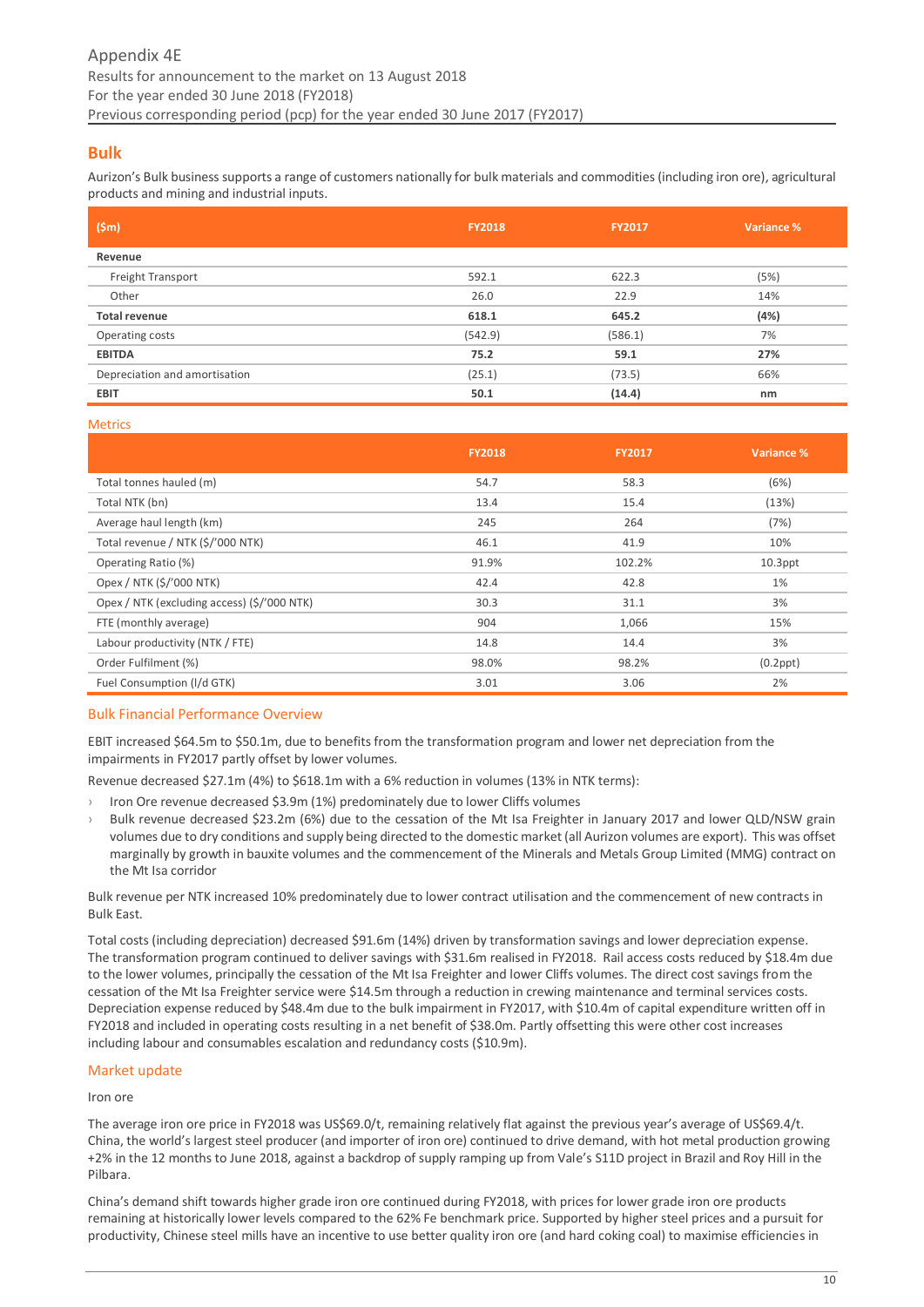steel production. In addition, China's increasing focus on reducing pollution and environmental regulation is favouring the use of higher grade ores.

Freight

Aurizon's Bulk business includes haulage of bulk commodities including base metals, minerals, grains and livestock in Queensland, New South Wales (East) and Western Australia (West). Despite stronger prices across the year for a number of commodities that Aurizon hauls, the ongoing challenge of market competitiveness remains.

## Contract update

- › Executed a contract extension for IPL's acid and fertilizer hauls on the Mt Isa corridor, commencing January 2020
- Executed a 10-year contract extension for the Cement Australia East End to Fisherman's Landing limestone haul which commenced January 2018
- › Commenced a 7.4-year contract with MMG for the transport of zinc deposits on the Mt Isa corridor during November 2017
- Executed a 2+2 year contract extension for the Queensland Rail services contract, covering both infrastructure trains and supporting the Inlander passenger train
- › Executed a short-term extension with Alcoa to rail additional bauxite export volumes into the Kwinana Bulk Terminal
- Contract variation for Mt Gibson Mining to rail additional volumes under the existing Rail Haulage Agreement. This contract will end in December 2018 in line with the end of mine life
- › Cliffs Asia Pacific Iron Ore Pty Ltd (Cliffs) terminated its rail haulage agreement with Aurizon on 30 June 2018. This resulted in the closure of Aurizon's Esperance operations and triggered an early termination payment of \$66.3m, which was subsequently received in July 2018. As a consequence of the contract termination, asset impairments of \$27.9m have been recognised. In addition, a closure provision of \$3.9m has been recognised which includes a redundancy provision of \$3.5m for 63 FTEs
- $\rightarrow$  Aurizon was unsuccessful in recontracting the existing QLD Graincorp contract from December 2019

## <span id="page-10-0"></span>**Network**

Network refers to the business of Aurizon Network Pty Ltd (Network) which operates the 2,670km CQCN. The open access network is the largest coal rail network in Australia and one of the country's most complex, connecting multiple customers from more than 40 mines to five export terminals located at three ports. The CQCN includes four major coal systems (Moura, Blackwater, Goonyella and Newlands) and a connecting link (Goonyella to Abbot Point Expansion (GAPE)).

## Financial Summary

| (s <sub>m</sub> )             | <b>FY2018</b> | <b>FY2017</b> | Variance % |
|-------------------------------|---------------|---------------|------------|
| Revenue                       |               |               |            |
| <b>Track Access</b>           | 1,167.1       | 1,199.9       | (3%)       |
| Services and other            | 51.6          | 62.2          | (17%)      |
| <b>Total revenue</b>          | 1,218.7       | 1,262.1       | (3%)       |
| Operating costs               | (430.1)       | (481.7)       | 11%        |
| <b>EBITDA</b>                 | 788.6         | 780.4         | 1%         |
| Depreciation and amortisation | (308.0)       | (299.5)       | (3%)       |
| <b>EBIT</b>                   | 480.6         | 480.9         | ۰          |

#### Metrics

|                                                           | <b>FY2018</b> | <b>FY2017</b> | Variance %               |
|-----------------------------------------------------------|---------------|---------------|--------------------------|
| Tonnes (m)                                                | 229.6         | 210.8         | 9%                       |
| NTK (bn)                                                  | 56.9          | 53.2          | 7%                       |
| Operating Ratio (%)                                       | 60.6%         | 61.9%         | 1.3ppt                   |
| Maintenance / NTK (\$/'000 NTK) (excluding rail renewals) | 2.2           | 2.3           | 4%                       |
| Opex / NTK (\$/'000 NTK)                                  | 13.0          | 14.7          | 12%                      |
| Cycle Velocity (km/hr)                                    | 23.5          | 23.5          | $\overline{\phantom{a}}$ |
| System Availability (%)                                   | 82.0%         | 83.7%         | $(1.7$ ppt $)$           |
| Average haul length (km)                                  | 247.7         | 252.3         | (2%)                     |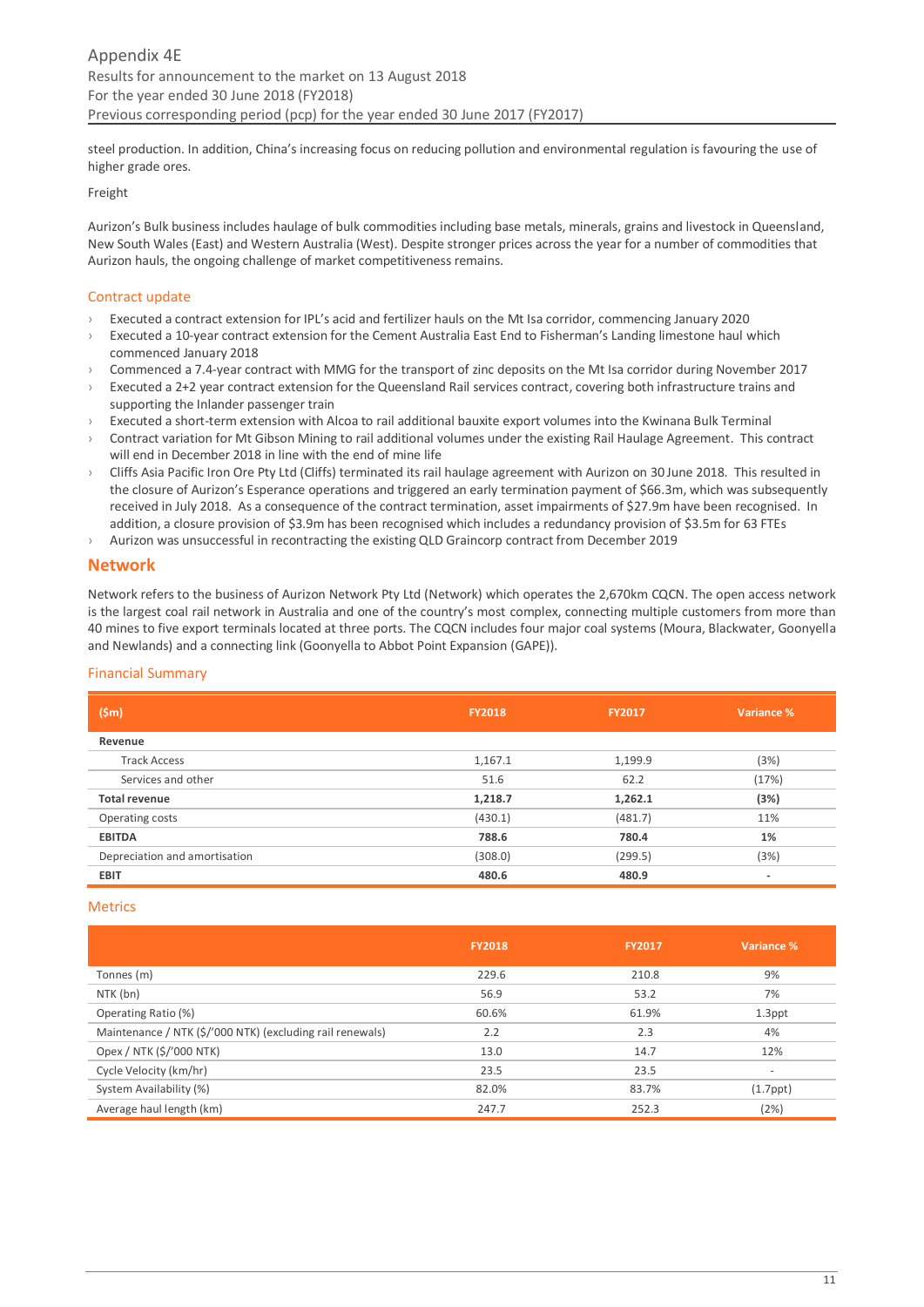## Network Financial Performance Overview

EBIT declined marginally to \$480.6m in FY2018, with reductions in operating costs (\$51.6m) offset by decreased revenue (\$43.4m), mainly due to the non-recurrence of the UT4 true-up of regulatory revenue in FY2017 and increased depreciation (\$8.5m).

Track access revenue decreased \$32.8m (3%). Regulatory access revenue in FY2018 is based on transitional tariffs pending approval of the UT5 Access Undertaking. This is lower than the FY2017 Allowable Revenue which included approximately \$90m of regulatory revenue pertaining to the UT4 true-up for FY2014 to FY2015 which was recognised in FY2017 following the UT4 final decision. In addition, FY2017 also included non-recurring true-ups in relation to GAPE (non-regulated revenue) and AFD rebates totalling \$11.4m. Volumes in FY2018 were higher than Cyclone Debbie impacted FY2017 resulting in approximately \$53m additional revenue. FY2018 also included higher Electric Charge (EC) revenue of \$30.1m (there is an increase in EC operating expenses) and flood cost recovery of \$18.4m mainly relating to Cyclone Debbie. This was partially offset by a \$21.6m negative Revenue Cap Adjustment Amount relating to FY2016 which was repaid to Access Holders via tariffs.

Services and other revenue decreased \$10.6m (17%) mainly due to the recognition of the Bandanna Group's \$15.3m bank guarantee and a \$6.0m insurance claim recovery in FY2017, partly offset by the recognition of \$10.0m for the Caledon WIRP Deed bank guarantee held as security in FY2018.

Operating costs decreased \$51.6m (11%) with a \$45.6m reduction in consumables, mainly due to the non-recurrence of the FY2017 UT4 true-up for corporate costs (\$26.4m), and reduced maintenance costs (\$12.8m) which were impacted by Cyclone Debbie in the prior year. This was partially offset by higher energy and fuel costs (\$2.4m) from an increase in EC expense (\$24.4m) from higher wholesale electricity prices and environmental rates, offset by lower electric connection expense (\$20.2m) and increased fuel rebates (\$1.8m).

Labour costs increased \$8.8m (7%) primarily due to salary escalation and higher headcount. Other expenses decreased \$17.3m (59%) due to the prior period impacts of inventory obsolescence, asset disposals and write offs. Depreciation increased \$8.5m (3%) mainly from Ballast.

The Regulated Asset Base (RAB) roll‐forward value is estimated to be \$5.8bn (including all deferred capital but excluding AFDs of \$0.4bn) at 1 July 2018.

#### Regulation Update

- Transitional tariffs are in place for the whole of FY2018 and the first half of FY2019 using the UT4 tariffs with appropriate oneoff adjustments
- On 15 December 2017, the QCA released its Draft Decision on Network's UT5 proposal
- › The QCA's Draft Decision proposes a MAR of \$3.893bn over the four-year period with a proposed 5.41% Vanilla Nominal Post Tax WACC (2.97% Vanilla Real Post Tax WACC), using an averaging period of 20 days up to 30 June 2017. Primary drivers behind the reduction from Network's MAR proposal are:
	- o A risk free rate of 1.90% based on the 4 year government bond rate
	- o An inflation rate of 2.37% applying an inflation methodology using a geometric average of the RBA forecasting methodology
	- o Reduction in equity beta to 0.73 (with an asset beta of 0.42)
	- o Significantly higher Gamma with only a 0.01 reduction from UT4 to 0.46
	- o A reduction in maintenance and operating expenditure allowances of \$104m and \$112m respectively over the four-year regulatory period
- The UT5 Draft Decision issued by the QCA is extremely disappointing in its current form, causing damage to Network, customers and the Queensland economy. The QCA view of return and allowances for maintenance and operating costs has resulted in Network implementing changes to its business decisions and operating practices in order to align with the position advocated by the QCA and its consultants in the UT5 Draft Decision. Network has estimated that the net impact of the changes implemented to date could be a reduction of system throughput of approximately 20 million tonnes annually.
- Network submitted a detailed response to the QCA's UT5 Draft Decision on 12 March 2018. This submission proposed an updated MAR of \$4.75bn over the four-year regulatory period with a proposed 7.03% Vanilla Nominal Post Tax WACC (4.62% Vanilla Real Post Tax WACC). Primary drivers behind the revised MAR include:
	- o Change in the risk free rate from 2.13% at the time of the November 2016 submission, to 2.76% at the time of the submission in response to the Draft Decision. This change reflects a change in market rates at the time of submitting its response. Inflation however changed from 1.22% to 2.30%. This change reflects changes in market conditions and a revised methodology that better aligns the risk free rate and inflation calculations to derive a realistic real risk free return
	- o Change in gamma from 0.25 in the November 2016 submission to 0.31. This change reflects using the QCA methodology but updated to reflect the appropriate and latest ATO tax statistics at the time of the submission
	- o An increase from the QCA's Draft Decision Maintenance Allowance of \$111m to \$928m, to reflect the change in the QCA's base year to FY2017 whilst addressing anomalies omitted from the Draft Decision, providing a more appropriate mechanised plant allowance and removal of the QCA's proposed efficiency factor applied to General Maintenance activities
	- o Inclusion of the WIRP deferred capital across the Moura system as well as all the deferred WIRP capital across the Blackwater system due to known forecast railings in the Moura system that will utilise that capital.
- › On 29 May 2018, the QCA published a Consultation Paper on Network's UT5 Maintenance Allowances and Practices. The Consultation Paper provided a preliminary view from the QCA that it was 'favourably disposed' to accepting Network's Draft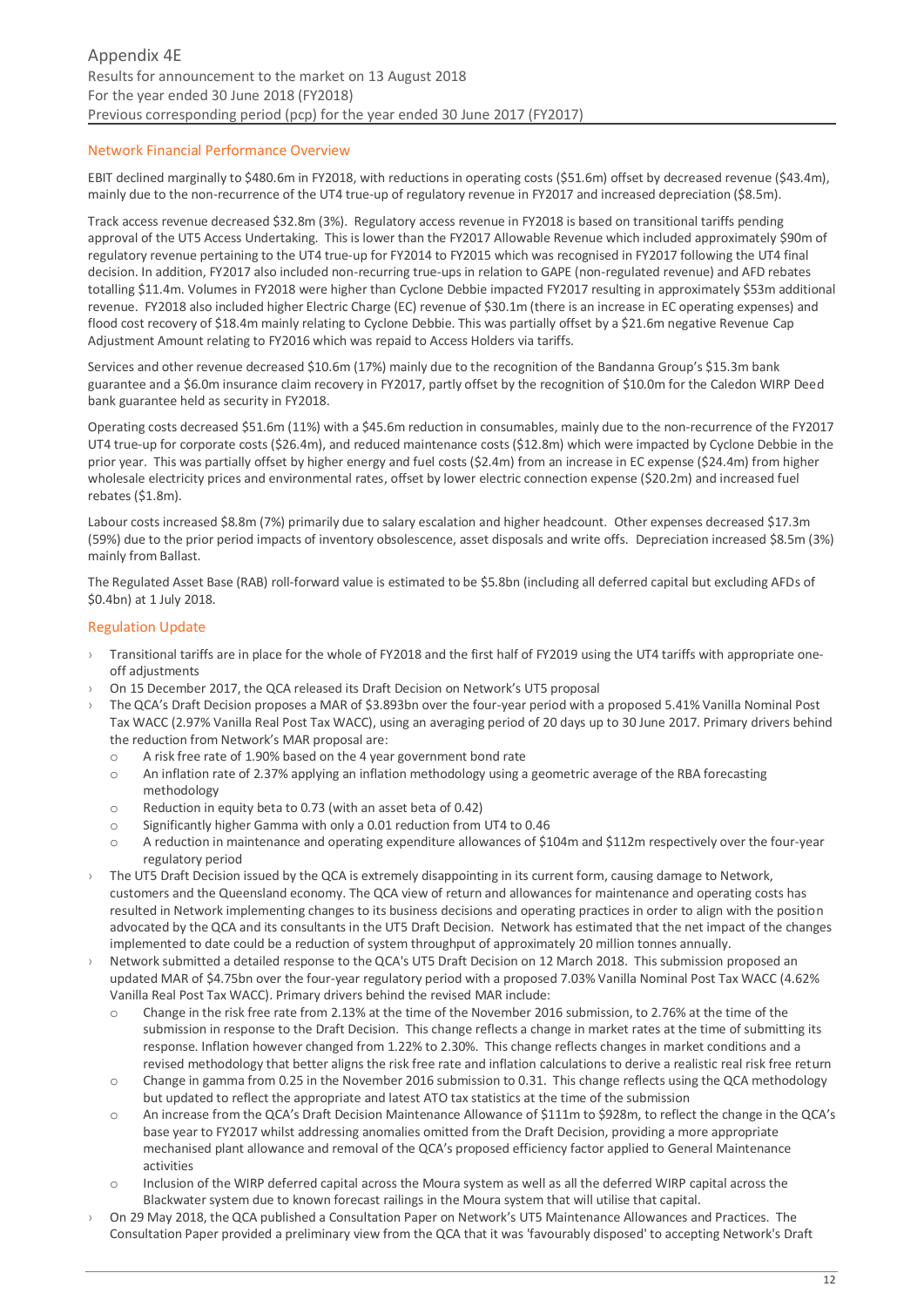Decision response on maintenance costs. Recognition of the correctness of Network's maintenance allowance is important, however Network has outlined concerns to the QCA that viewing the maintenance allowance independently of the other components of its operation (and the consequent build-up of the MAR) remains a flawed regulatory practice. There are inherent and interdependent linkages between the maintenance allowance, the WACC and operating costs. A lower WACC will generally drive lower investment likely resulting in greater reactive maintenance and hence even higher maintenance costs. Network's revised maintenance allowance was part of an overall maximum allowable revenue submission. The maintenance regime underlying the allowance was based on the other components of its submission being approved as those components supported the maintenance regime as part of Network's operating business model. Different outcomes in those components will necessarily require changes to the overall operations of the Network business and a subsequent impact on maintenance. Network has impressed on the QCA that it cannot consider critical components of business operations in isolation.

The QCA is yet to confirm the timing for a final decision on UT5.

#### Operational Update

#### Performance

During FY2018 the network operational performance remained strong and five monthly railing records were achieved. Highlights include:

- › Tonnes delivered over the CQCN increased 18.8mt (9%) from the Cyclone Debbie affected FY2017 to a record 229.6mt. Five new monthly records were achieved during FY2018 with each new record being over 19.0mt while June 2018 achieved 20.6mt, the highest ever monthly volume
- Performance to plan improved 3.5ppt to 90.3%
- Cancellations due to the Network increased marginally from 1.5% to 1.7%
- Cycle velocity averaged 23.5km/h and remains unchanged from the prior year

Following the release of the QCA's Draft Decision on Network's UT5 Draft Access Undertaking in December 2017, and in order to reduce costs, Network changed some of its operating practices and business decisions to align with a) the position effectively advocated by the QCA through its adoption in the Draft Decision of the maintenance allowance proposed as by its consultants based on applying different maintenance regimes and b) the maintenance and operating cost allowances and WACC proposed by the QCA in its Draft Decision. This is because when the QCA's Final Decision on UT5 is released, it will apply retrospectively from 1 July 2017 (when the UT5 regulatory period commenced). At this time the Draft Decision is the best reflection of the Final Decision and therefore the appropriate basis for Network to modify its operating practices and business decisions to recognise the application of the Final Decision from 1 July 2017.

#### Key changes included:

- › Prioritised adherence to the initially formulated plan for planned maintenance and capital works
- › Modified rail defect maintenance practices to reduce Network's risk on long-term track reliability and productivity
- › Major maintenance activities being provided over longer production blocks

Transformation initiatives delivered:

- Tranche 2 of the Network Asset Management System went live in December 2017, delivering a core asset management system for the control systems, electrical assets and mechanised production activities
- Contractor management initiatives including the setting up of pre-approved panel members for wet hire and vegetation management activities. This has delivered improved safety performance and cost benefits
- › A variety of initiatives in relation to electric traction which will deliver significant cost benefits through FY2019 and beyond

#### Wiggins Island Rail Project (WIRP)

- › The QCA in its UT4 Final Decision applied a revenue deferral for WIRP customers who were not expected to rail during the UT4 period resulting in approximately \$260m of WIRP capital expenditure being excluded for pricing purposes from the UT4 MAR, on an NPV neutral basis
- The UT5 Draft Decision issued by the QCA now includes approximately \$235m of the WIRP capital expenditure deferred during UT4 in the UT5 RAB for pricing purposes
- › Network has proposed in its response to the UT5 Draft Decision that the remaining deferred WIRP capital expenditure relating to Moura be included in the RAB for pricing purposes. This is subject to the QCA's UT5 Final Decision
- The legal proceedings continue in relation to the notices received by Network from the WIRP customers purporting to exercise a right under their WIRP Deeds to reduce their financial exposure in respect of payment of the non-regulated component of the WIRP fee. Network maintains its position that the notices issued by the WIRP customers are invalid and the full non-regulated component of the WIRP fee is payable. Network issued proceedings in the Supreme Court of Queensland on 17 March 2016 to assert its rights in respect of the payment of the full non-regulated component of the WIRP fee. A trial is scheduled to commence in the Supreme Court of Queensland on 10 September 2018
- The Customers have initiated other disputes under their respective WIRP Deeds which will be the subject of an expert determination in November 2018. Those disputes go to various matters relating to the completion of the WIRP construction works and have the potential to impact recovery of the portion of WIRP non-regulated revenue payable. These disputes relate to the same component of WIRP revenue as the Supreme Court proceedings and should not impact recovery of the regulated access charge component of WIRP capital expenditure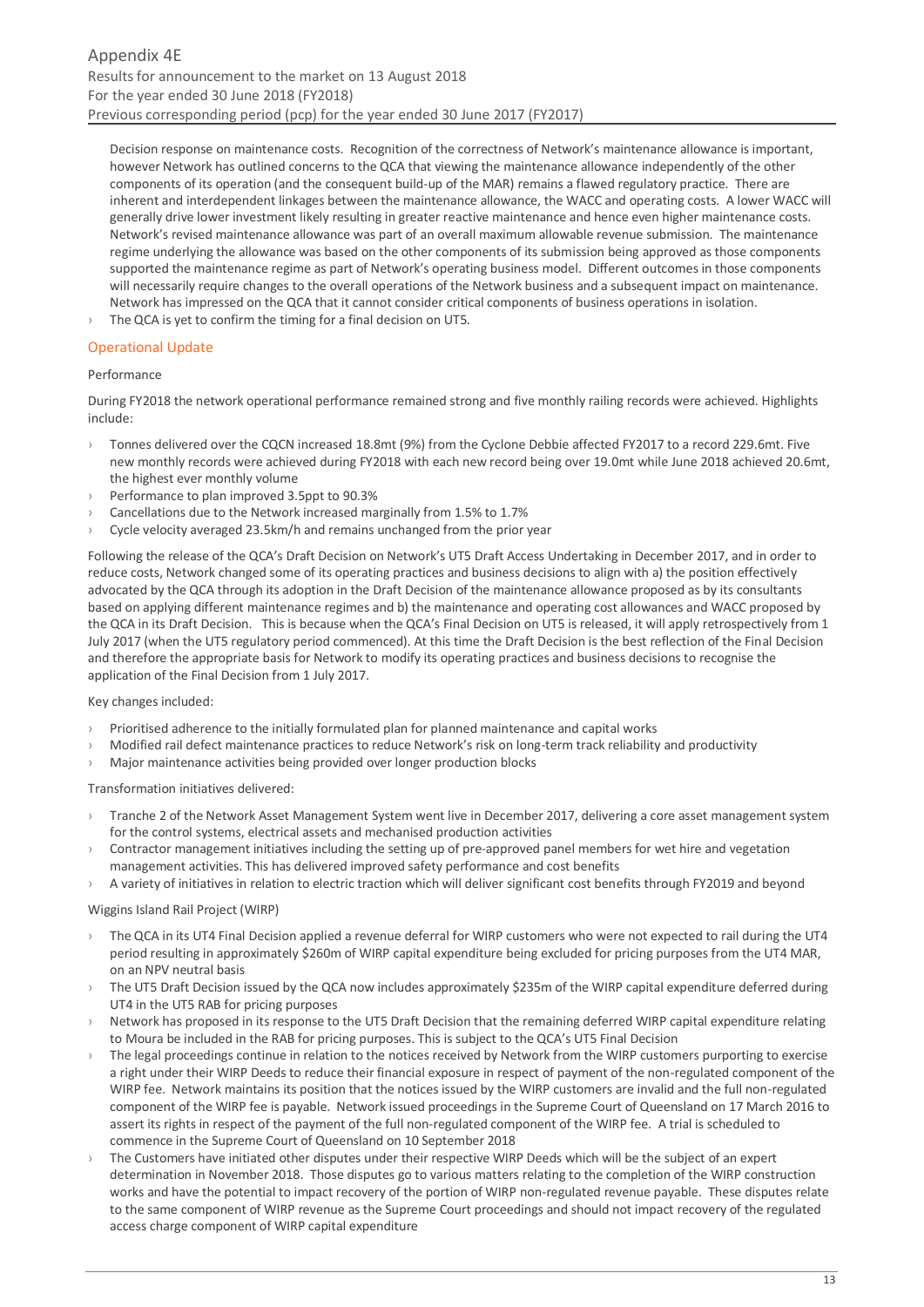› Due to the ongoing dispute, no WIRP fee revenue in respect of the non-regulated component of the WIRP fee has been recognised in FY2018

## <span id="page-13-0"></span>**Other**

Other includes the provision of maintenance services (e.g. rail grinding) to internal and external customers and central costs not allocated such as the Board, Managing Director & CEO, Investor Relations, Strategy and Company Secretariat.

| (Sm)                          | <b>FY2018</b> | <b>FY2017</b> | Variance % |
|-------------------------------|---------------|---------------|------------|
| <b>Total revenue</b>          | 90.8          | 107.0         | (15%)      |
| Operating costs               | (99.7)        | (98.7)        | (1%)       |
| <b>EBITDA</b>                 | (8.9)         | 8.3           | nm         |
| Depreciation and amortisation | (9.8)         | (10.6)        | 8%         |
| <b>EBIT</b>                   | (18.7)        | (2.3)         | (713%)     |

## Performance Overview

EBIT decreased \$16.4m mainly due to:

- › Non-recurrence of \$26.4m benefit from the UT4 corporate cost allocation true-up included in FY2017
- › \$16.2m reduction in other revenue predominantly due to external construction work of \$7.0m, and sale of workshop inventories of \$9.0m that both took place in FY2017

This was partly offset by:

- \$20.9m of asset write offs and minor inventory impairments in FY2017 (nil in FY2018)
- › Reduction in central support costs including \$7.5m of transformation benefits

# <span id="page-13-1"></span>**TRANSFORMATION UPDATE**

Aurizon achieved its three-year transformation target by delivering \$133.6m in transformation benefits during FY2018, resulting in total transformation since July 2015 of \$393.6m including Intermodal's FY2017 losses, which principally relate to Intermodal Interstate, removed. The exit of the Intermodal business contributed to transformation by permanently removing the financial losses. The continuing operations generated \$85.6m in benefits in FY2018. Further examples of transformation initiatives are detailed below:

#### Precision Railroading Operations

This initiative is focussed on driving precision planning and disciplined delivery with the objective to improve on time departure and arrival of above rail services across CQCN. Centred around three principles; plan with precision, disciplined delivery and continuous improvements, this initiative will be a multiyear journey that will target ways to improve on time running performance. This initiative is targeted to deliver at least \$50m in financial benefits by FY2021.

#### Restructure of Support Areas

Aurizon continues its transformation agenda focussing on support areas by providing innovative, flexible and lower cost services. Commencing in 2HFY2018 and continuing into FY2019 is the restructure of the Technical Services and Planning business unit. This restructure will focus on reducing headcount, further footprint consolidation and the transfer of certain functions to the Coal and Bulk business units where appropriate. It is expected that this initiative will deliver around \$20m in cost reductions by FY2021.

#### Rockhampton Rollingstock Workshop

The Rockhampton Workshop closed for production on 29 June 2018 in line with the original announcement in June 2017 and reflects the staged closure of Locomotive, Brake, Wheel and Wagon Shops throughout FY2018. The successful transition of Aurizon's heavy haul maintenance activities from in-source to outsource maintenance providers throughout Australia has been enabled through Aurizon's investment in technologies such as condition monitoring equipment and Shopfloor II (rollingstock maintenance planning and scheduling tool) and process improvements to its in-bound supply chain and procurement processes. A small team will remain on site during the next six months to decommission the facility and site master planning is underway to determine its future use.

#### Asset Maintenance

A key dependency for the achievement of Aurizon's strategy and an enabler for the Optimise and Excel strategic levers is continued investment in technology. Aurizon continues to advance its condition monitoring program. These advances allow Aurizon to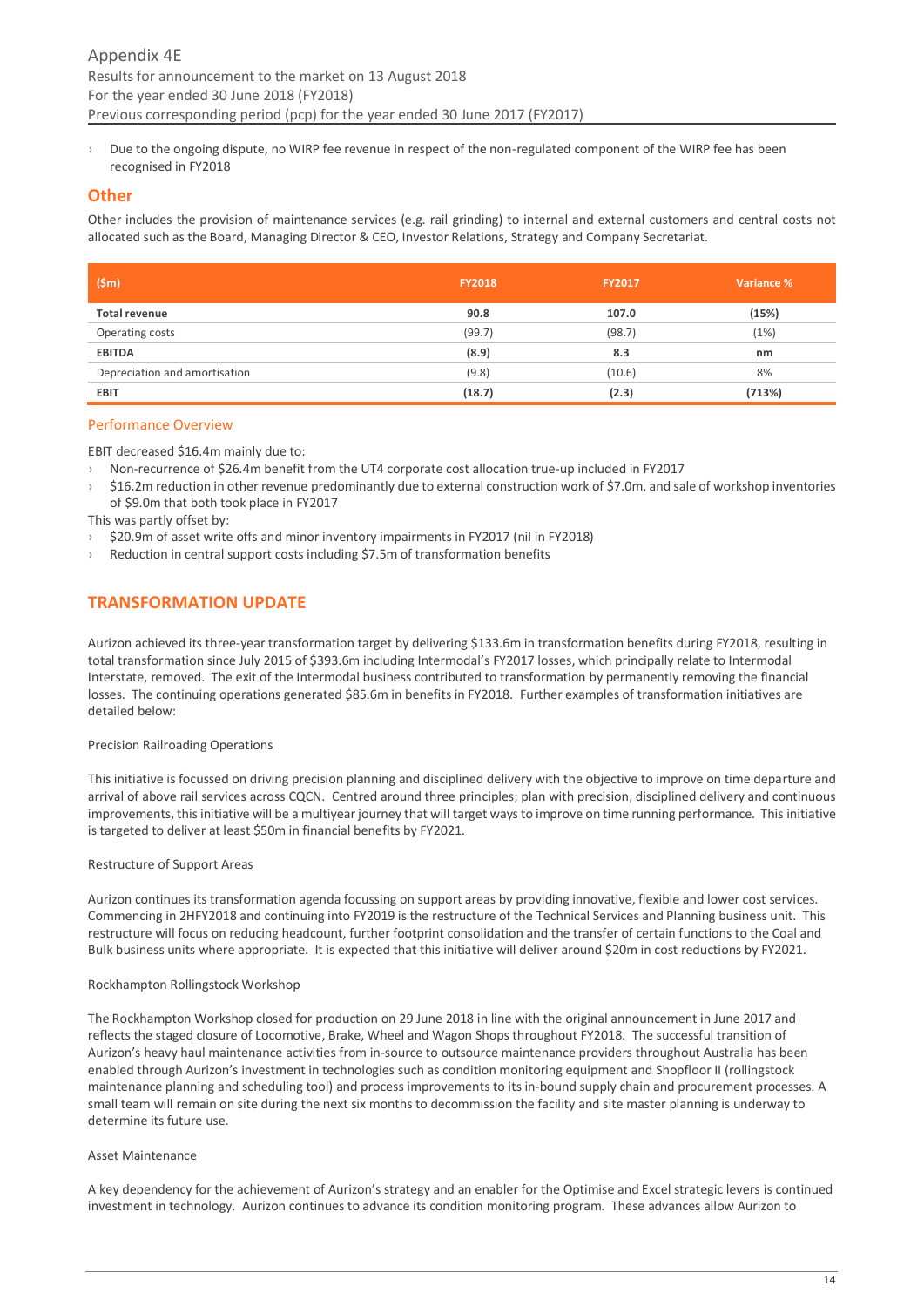automate routine maintenance inspections, predict when components will fail, thereby reducing cost and increase reliability to keep assets in productive use for longer. Developments in these key initiatives include:

- $\rightarrow$  Approval has now been received from ARTC for the installation of a wavside condition monitoring (WCM) super site in the Hunter Valley. Construction has commenced and the site is expected to be operational by December 2018. The deployment will support the extension of maintenance inspection intervals for wagons in the Hunter Valley and is the foundation step in moving the NSW predictive maintenance capability in line with CQCN
- › iTrigger technology has been deployed across two terminals in the CQCN. This technology is part of the suite of predictive maintenance initiatives and identifies the lead indicator of door faults in wagons which contributes to around 14% of cancellations by wagons in the CQCN
- › Treadview technology this provides a full 3D model of a wheel profile and will be deployed across the WCM supersites in Blackwater and Goonyella during FY2019. This technology will fundamentally change the way Aurizon manages wheel health by examining the entire surface of the wheel rather than just its profile, and is an enabler for the extension of rollingstock reliability examinations from 42 to 84 days
- $\rightarrow$  On train repair facilities are now in place across the CQCN and Hexham in the Hunter Valley. This allows key maintenance activities on wagons (e.g. wheel change outs) to be performed without breaking trains, requiring spare rollingstock or shunting of consists
- › The Locomotive and Operational Data Acquisition and Management project (LODAM) is now being initiated across the coal locomotive fleet. LODAM will deliver a step change in both the quality and quantity of operational and sensor data, allowing Aurizon to better optimise and standardise how the fleet is operated and managed. LODAM will provide real time visibility of train handling and equipment performance, improved fleet performance, reliability and energy consumption and in cab monitoring. LODAM sensor data will allow locomotive failures to be predicted earlier and further improve our maintenance strategies
- › Shopfloor II is now fully deployed across all rollingstock maintenance facilities. The project was completed ahead of time and under budget. The key benefits to be delivered as part of this project include increased maintenance planning capability and accuracy, supply chain integration, warranty management, serialisation and lifecycle management of major components and improved operational efficiency through standardising business processes and metrics.

# <span id="page-14-0"></span>**ADDITIONAL INFORMATION**

## **Risk**

Aurizon promotes a risk-aware culture with an emphasis on frontline accountability for effective risk management. The consideration of risk features heavily in Aurizon's thinking, from the framing of strategy through to informing decision making. Aurizon's Enterprise Risk Management Framework is based on the international standard for risk management (AS/NZS ISO 31000:2009) and supports the identification, assessment and reporting of risk across the business, and includes both financial and non-financial risks.

Risks to the delivery of strategy have been categorised into the three strategic levers of Optimise (accelerate the competitiveness of Aurizon), Excel (achieve regulatory reform, secure contract wins, and gain competitive advantage through asset efficiency) and Extend (position Aurizon for growth, value creation and the next phase of Enterprise evolution).

Optimise Strategic Lever

› Queensland Intermodal and Acacia Ridge Terminal Sale Transactions

The ACCC has opposed the sale of Aurizon's Queensland Intermodal business to a consortium of Linfox and Pacific National, and the sale of its Acacia Ridge Terminal to Pacific National and commenced proceedings against Pacific National and Aurizon in the Federal Court of Australia. The ACCC has sought declarations, pecuniary penalties, orders restraining the existing sale transactions from proceeding and costs. The ACCC has also sought an injunction to prevent Aurizon from closing its Queensland Intermodal business while proceedings are on foot. While Aurizon refutes the ACCC's allegations and will defend the proceedings, including seeking clearance of the Acacia Ridge transaction, there is a risk that the Acacia Ridge transaction will be prevented from completing and/or Aurizon incurs orders for pecuniary penalties and costs. There is also the risk that, in the interim whilst the matter is being determined by the Court, Aurizon is injuncted from closing the Queensland Intermodal business.

› Delivery of Optimise Initiatives

Aurizon maintains a pipeline of transformation initiatives that are expected to deliver a cost effective and customer aligned model. Continued focus is required on these initiatives to ensure benefits are delivered as planned and flow through to improved financial performance.

› Operational Agility

A lack of operational agility would result in Aurizon's inability to flex operations and support an alignment between costs and revenue. If operational agility is not achieved it may result in missed revenue during market upturns due to a lag in accessing the required resources, or static costs during downturns eroding financial performance.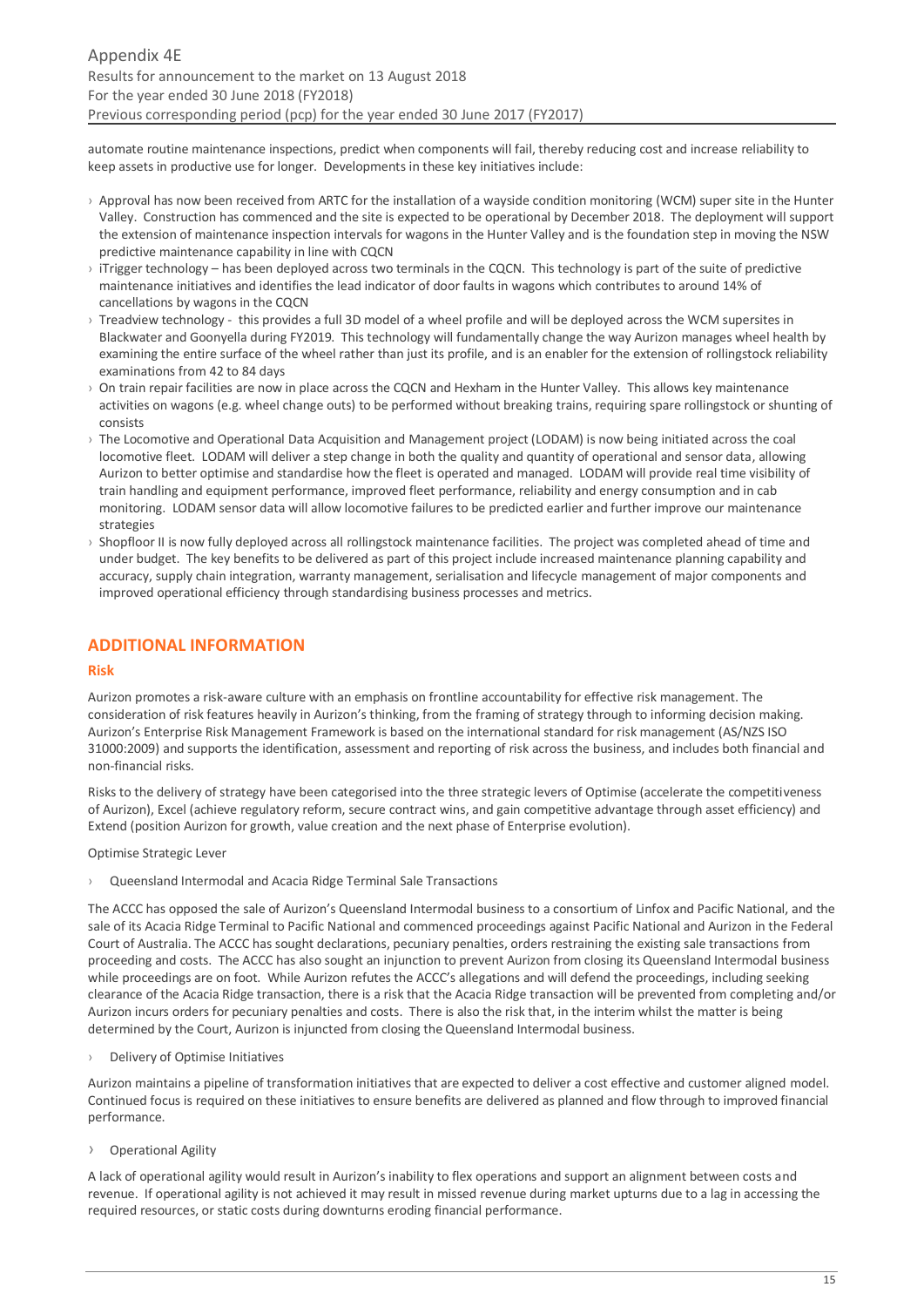#### › Enterprise Agreement Renegotiations

Enterprise Agreement renegotiations are underway to support sustainable business transformation. There are risks that prolonged industrial action impacts Aurizon's critical operations or final agreements do not support business objectives.

#### **Business Interruption**

Aurizon may experience business interruption and consequential financial impact from a range of circumstances including but not limited to:

- › Road Vehicle Fatality death or injuries to our people from operating road vehicles
- › Process Safety Fatality major process safety event leading to fatality or loss of license to operate
- › Adverse weather events and climate change which could impact on Aurizon's operations, assets, customers and employees
- $\rightarrow$  Cyber security incidents in relation to Aurizon's corporate and operational systems

#### Excel Strategic Lever

#### › Regulatory Risk of the Access Undertaking (UT5)

Aurizon continues to work with the Queensland Competition Authority (QCA) and industry stakeholders to secure acceptable and sustainable regulatory outcomes for the CQCN in accordance with the processes set out in the Queensland Competition Authority Act 1997 (Qld). In particular, Network's Maximum Allowable Revenue (MAR) and the nominal (vanilla) WACC used in deriving Network's MAR is typically reset every four years as part of the access undertaking approval process with the QCA and the reference tariffs are reset annually based on projected system volumes and other variables. Not attaining appropriate pricing and policy regulatory settings will adversely impact revenue, and may have an adverse effect on operational flexibility, capital investment and recovery of operational and administrative costs. The WACC of 5.41% proposed by the QCA in its UT5 Draft Decision, together with the proposed UT5 maintenance and operational expenditure allowances, if reflected in its Final Decision, will not adequately compensate Network for its regulatory and commercial risks, which will lead to a material adverse impact on the Network business, operational performance and financial results.

Further risks arising from UT5 include:

- The network business's immediate response to implementing the Draft UT5 determination may materially impact above rail volumes and EBIT plus damage relationships with key stakeholders which may impact future contracts, transformation and reform
- $\rightarrow$  The network business credit rating may be downgraded due to insufficient cashflows based on the Draft UT5 determination
- The network business may be unable to achieve regulatory reform beyond UT5, impacting future company performance
- The network business unsuccessfully adopts a new operating model and the final ruling is unchanged from the draft

## › General Regulatory Risk

Aurizon's operations and financial performance are subject to legislative and regulatory oversight. Unfavourable changes may be experienced with respect to access regimes, safety accreditation, taxation, carbon reduction, environmental and industrial (including occupational health and safety) regulation, government policy, and approval processes. These changes may have a material adverse impact on project investment, Aurizon's profitability and business in general, as well as Aurizon's customers.

Aurizon is also exposed to the risk of material regulatory breaches resulting in the loss of operating licences and financial penalties. In the event of a loss of licence, critical business operations may not be supplied to customers, impacting profitability and reputation.

Regulatory approval is a prerequisite to support the Extend strategy, including growth opportunities with adjacent assets. In the event regulatory approval is not forthcoming, Aurizon's ability to deliver the strategy and associated value will be limited.

#### › Competition in Current Markets

Aurizon may face competition from parties willing to compete at reduced margins and / or accept lower returns and greater risk positions than Aurizon. This may potentially negatively impact Aurizon's competitiveness. Aurizon's most significant customer contracts are secured on long‐dated terms, however failure to win or retain customer contracts at commercial rates will always be a risk to future financial performance. Increased competition may be experienced from new entrants to Aurizon's core markets in both above and below rail, and includes existing customers in-sourcing Aurizon's services.

› Adverse Basin, Corridor Economics and General Economic Conditions

Aurizon's earnings are concentrated in commodity markets across a relatively small number of customers and may be impacted by deterioration in counterparty credit quality, mine sale to a lower tier party, mine profitability, contract renewals, supply chain disruptions and / or macro‐industry issues.

Aurizon's customers in core and adjacent markets are reliant on demand from large export markets such as China, India, Japan and South Korea. Increased volatility in coal and bulk commodity markets due to factors such as material change in government policies or economic slowdown or the increasing use of renewable energy may cause fluctuations in demand, which in turn impact commodity prices, product volume and investment in growth projects. Although Aurizon develops its own long-term outlook for seaborne coal demand, it also considers the best known and most widely used Sustainable Development Scenario produced by the International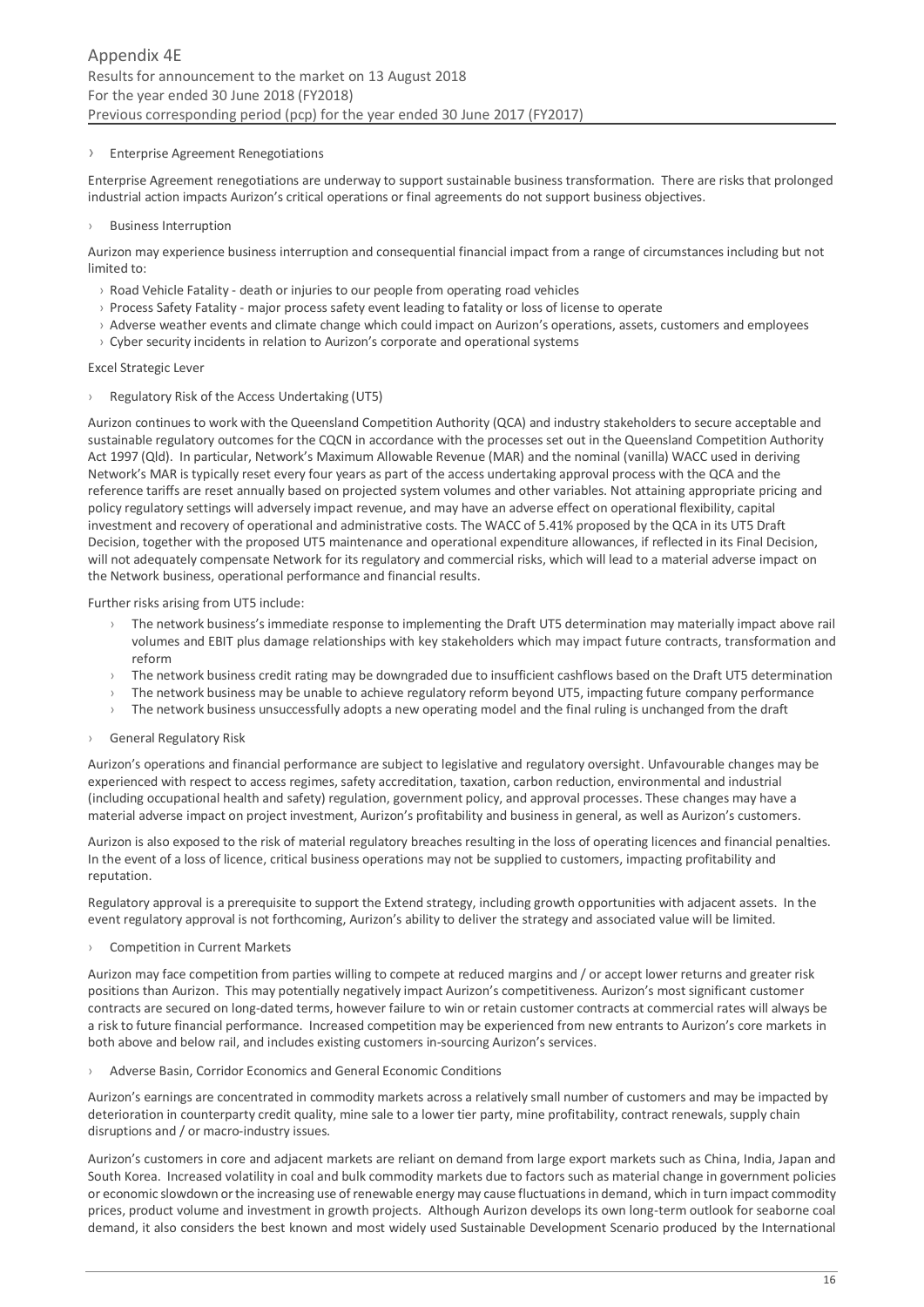Energy Agency (IEA) through the annual release of the *World Energy Outlook (WEO)*. Whilst long term demand is expected to increase, there may be variances in volumes, contract profitability and growth that impact on Aurizon's financial results.

#### Extend Strategic Lever

Competition in New Markets

Extending expertise into adjacent activities including strategic partnerships with road operators, new target basins, and optimisation of the supply chain may not deliver the expected benefits. Competition from incumbents in these markets has the potential to reduce the expected returns as they respond to a new entrant. In addition, market dynamics may change and reduce the attractiveness of these activities prior or during the extension period.

WIRP Non-Regulated Revenue Dispute

Aurizon has received notices from WIRP customers purporting to exercise a right under the WIRP Deed to reduce their financial exposure in respect of the non-regulated revenue component of the amounts payable by them to Network. Network maintains its position that the notices issued by WIRP customers in relation to the WIRP fee are not valid. Aurizon issued proceedings in the Supreme Court of Queensland to assert its contractual rights under the Project Deeds. The proceedings have been admitted to the Commercial List of the Supreme Court of Queensland and have been set down for a 10-day hearing commencing in FY2019. The Court has made orders to prepare the matter for trial. The risk is that the entire amount of the WIRP fee is deemed not payable by the WIRP customers.

› Inability to Delivery Adjacencies

The strategy of leveraging expertise to adjacent assets and activities may be not be delivered as planned due to:

- › The infrequency of investment opportunities only a limited number of assets are adjacent to the existing Aurizon markets, and they may not be made available for sale
- › Aurizon's potential inability to construct a deal many factors such as access to capital markets, agreement with consortium or joint venture partners, or other legal restrictions may prohibit the execution of an acceptable transaction
- › Competitor valuations available adjacencies are infrastructure assets which are currently in demand from institutional funds. These funds or other competitors may pay a higher price than Aurizon, resulting in limited opportunities for growth
- › Climate Change Risk

The long term implications of climate change may impact Aurizon on several fronts. For example:

- › Demand for thermal coal is subject to energy policy and regulation of Green House Gas (GHG) emissions (including carbon pricing)
- › Investor concern over climate related risks may impact the ability to access capital for Aurizon and its customers for funding coal mining, transport and coal fired power projects
- › Carbon liability under the Safeguard Mechanism Rule and potential penalties for inappropriate carbon reporting under the National Greenhouse and Energy Reporting (NGER) Act
- › Current and future disruption arising from increased severity and/or frequency of extreme weather events (higher temperatures, strong winds, flooding and associated erosion, bushfires and others)

Climate change risks and opportunities are disclosed annually in our submission to the CDP and in Aurizon's sustainability report

## **Sustainability**

Aurizon's Sustainability Report details how Aurizon takes account of social, environmental and economic considerations related to its operations. In October 2017, Aurizon released its fourth Sustainability Report. This report contributed to Aurizon maintaining a Leading rating by the Australian Council of Superannuation Investors (ACSI) in June 2018. This was the fourth consecutive year of recognition and resulted in Aurizon being one of 35 ASX200 companies being considered a Leader by ACSI.

This year will be the second reporting period in which we have incorporated recommendations from the Financial Stability Board's (FSB) Final Report: Recommendation of the Task Force on Climate-related Financial Disclosures (TCFD), released in June 2017. Aurizon acknowledges that climate change is affecting a wide range of industries around the world, resulting in financial implications. Transition risks, related to energy policy, regulation, technology and market shifts (that are necessary to achieve the transition to a low-carbon economy) will affect the demand for the commodities that Aurizon hauls. Physical risks related to extreme weather events will also continue to affect Aurizon through supply chain disruptions.

Aurizon's 2018 Sustainability Report will be published in October 2018.

A brief summary of Aurizon's performance in connection with safety, environment and people is outlined below.

**Safety** 

As reported in 1HFY2018 results, Aurizon's commitment to safety is continuing with the company introducing a revised set of injury definitions on 1 July 2017. The key changes were the inclusion of contractors in all injury metrics and widening the scope of total recordable injuries to include all restricted work injuries. Previously, Aurizon had used a set of metrics and injury definitions benchmarked against the rail industry. These new definitions have been benchmarked against a broader set of global transport and resource organisations, including many of Aurizon's customers.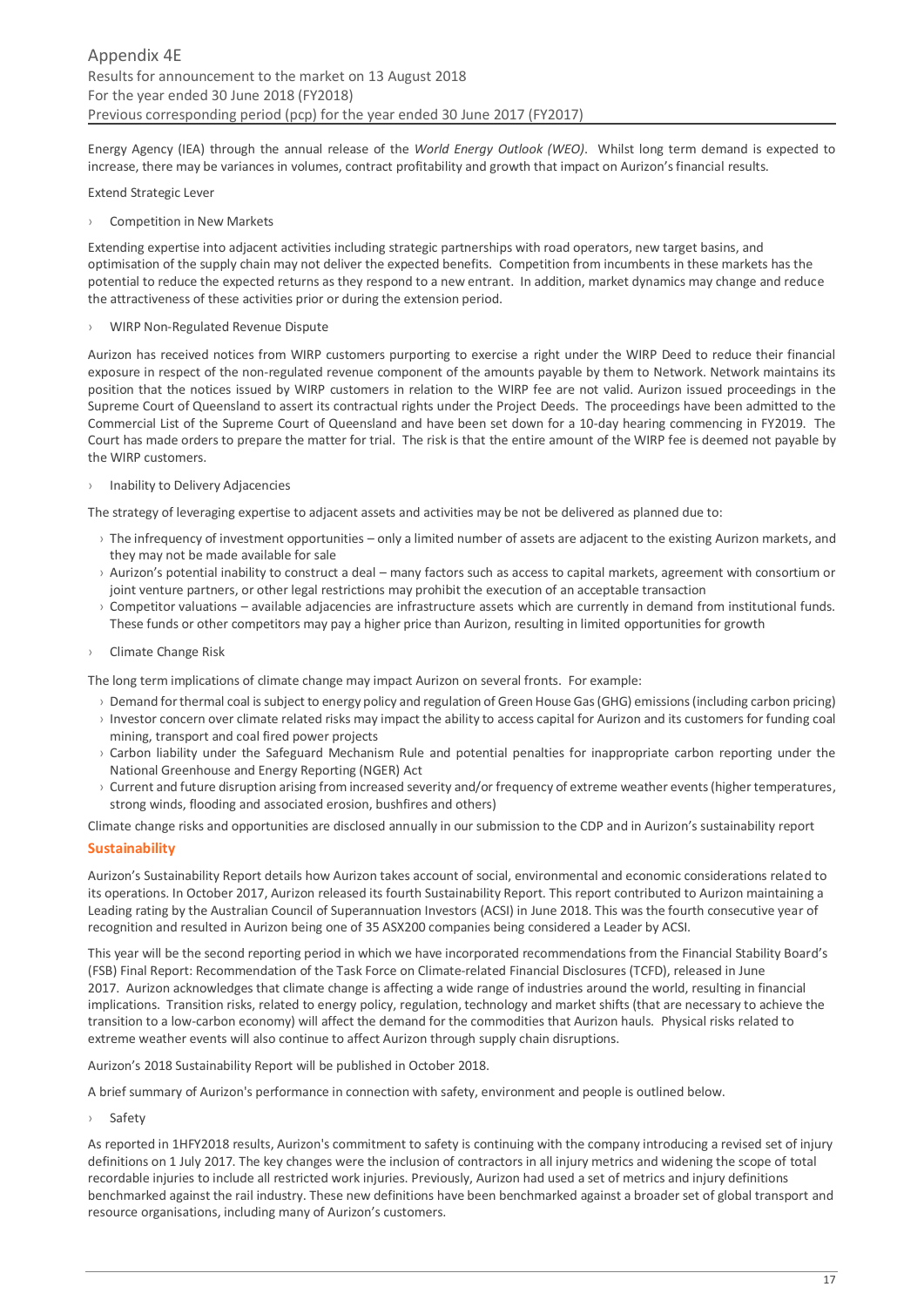FY2018 saw a deterioration in performance in the early part of the financial year, which was disappointing but a focus on newly identified areas for improvement has seen positive changes towards the latter part of FY2018, resulting in a Total Recordable Injury Frequency Rate (TRIFR) for FY2018 of 10.02, a reduction of 3% against the 1HFY2018 result. However, the full year performance was still a deterioration against FY2017 which was 7.12.

Changing injury definitions is the first step in a broader program that is underway to create a learning safety culture. This journey will require an underlying shift in beliefs from a control orientated environment towards interdependence and self-sustaining behaviours. To make this shift a program of work is being developed that will focus on:

- › development of leadership behaviours and capabilities for our frontline leaders
- updating systems, processes, governance and tools to better support frontline operations
- $\rightarrow$  clarification of accountabilities for operational and support roles
- › Environment

Aurizon delivers environmental value through effective management of material environmental risks and improved enterprise environmental performance. In recognition of our efforts, in November 2017 Aurizon received the results for its 2017 CDP (formally carbon disclosure project) submission which confirmed that Aurizon had retained a Management B score. This reflects Aurizon's ongoing efforts to improve visibility and transparency on issues relating to climate change.

Aurizon has continued progress against its Board endorsed locomotive greenhouse gas (GHG) emissions intensity target, achieving in FY2018 a 7% emissions intensity reduction compared with FY2015. This represents a 1% improvement on performance when compared with FY2017 which was hampered by challenges associated with severe weather events and above average mean temperatures.

In November 2017, the Rail Safety and Standards Board approved and published a Code of Practice (COP) on the Management of Locomotive Exhaust Emissions. This COP was developed by Australian rail freight operators (including Aurizon) as an industry led approach to improving locomotive diesel emissions. This industry led approach prioritises both particulate matter and greenhouse gas emissions, while being careful not to decrease fuel efficiency in pursuit of nitrogen oxide reductions (which was highlighted as a potentially negative impact by a locomotive upgrade trial undertaken by the New South Wales Environmental Protection Authority in 2015). The COP will form part of Aurizon's continuing efforts to improving air quality which also includes reducing diesel consumption, using cleaner diesel, operating electric locomotives and promoting rail over road freight.

In June 2018, Aurizon had two notifiable environmental incidents involving the spillage of hydrocarbons. The remediation of the two incidents is underway and is expected to be completed, with no long term environmental impact, during 1QFY2019.

#### › People

At Aurizon our values (Safety, People, Integrity, Customer and Excellence) guide our people's work in delivering bulk commodities to the world. Our areas of focus to develop the capability of our people include:

- › continuing to make Aurizon a more inclusive and diverse workplace, where everyone can work to their full potential
- $\rightarrow$  improving our people, processes and systems (performance and succession) to achieve exceptional performance and build capability
- › continuing to increase our employee presence through regional Australia

For further information relating to our people, please see the Sustainability page on our website.

#### Entities over which control was gained or lost during the period

#### None

#### Details of associate and joint venture entities

|                                      |                                 | <b>Ownership Interest</b> |               |
|--------------------------------------|---------------------------------|---------------------------|---------------|
| <b>Entity</b>                        | <b>Country of incorporation</b> | 30 June 2018              | 30 June 2017  |
|                                      |                                 | %                         | $\frac{9}{6}$ |
| Investment in associates             |                                 |                           |               |
| Aquila Resources Limited             | Australia                       | 15                        | 15            |
| <b>Joint Ventures</b>                |                                 |                           |               |
| Chun Wo/CRGL                         | Hong Kong                       | 17                        | 17            |
| ARG Risk Management Limited          | Bermuda                         | 50                        | 50            |
| Integrated Logistics Company Pty Ltd | Australia                       | 14                        | 14            |
| ACN 169 052 288                      | Australia                       | 15                        | 15            |

The profit contribution from any one of these associate or joint venture entities is not material to the Group's profit.